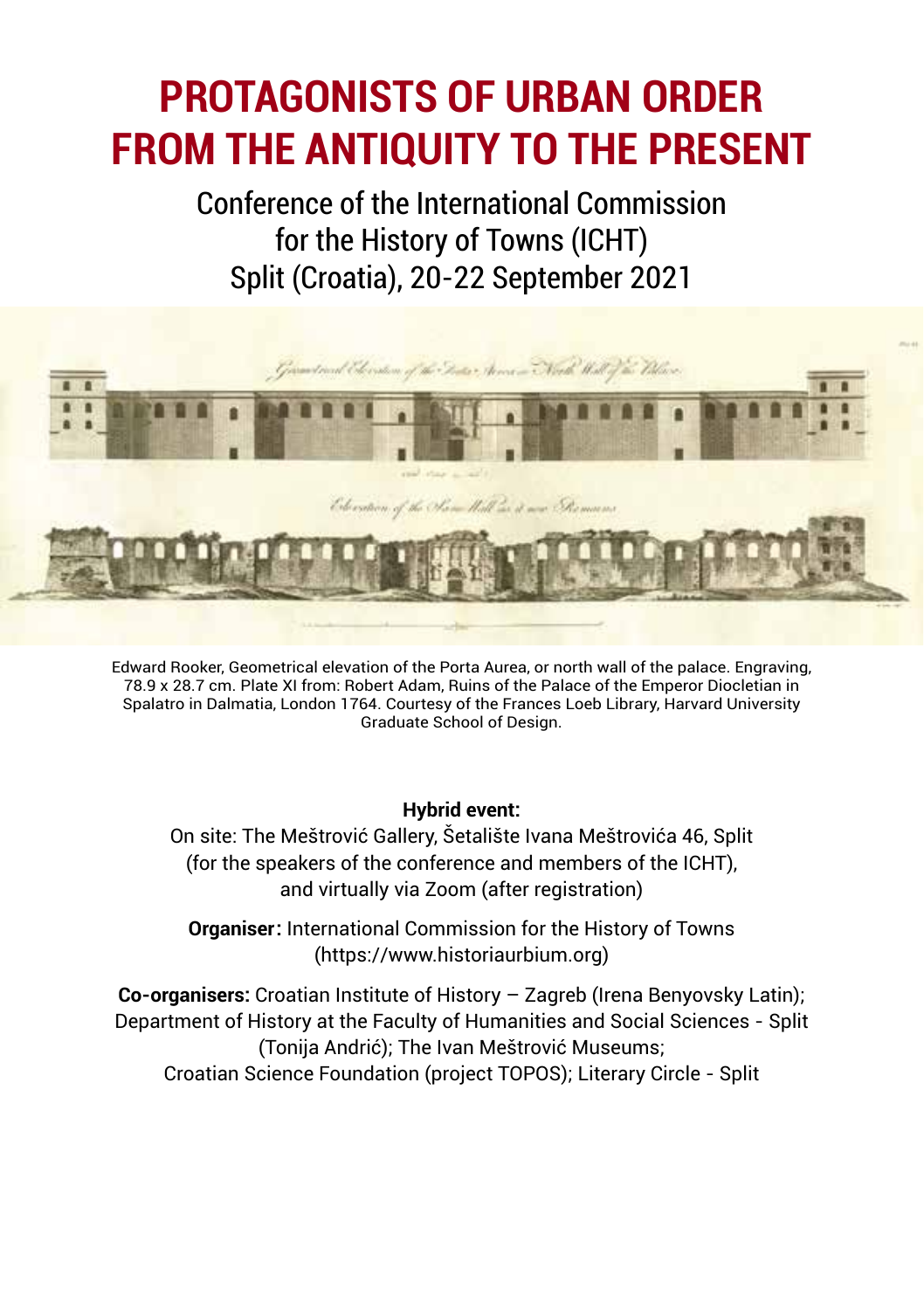## **INTRODUCTION**

Throughout history, the city has been a symbol of order in terms of spatial, social, constitutional, and economic organization. Urban order is complex, multi-layered, and multifaceted – it can imply progress, harmony, and justice, but also surveillance, restrictions, and inequality. Its notions and meanings have changed over time, along with the transformations in politics, society, and knowledge. This conference (the first one dedicated to a new topic in the 4-year programme on *Urban order*) will focus on various types of protagonists of urban order acting at different levels, through different channels, and with different means, including diverse cultural and administrative traditions, preferences, and resources. The character and the position of these protagonists of urban order tend to change with the course of time and require a comparative regional view. Whereas some have promoted the idea of urban order in theory, others have decided on its implementation on various levels or put the idea of order into practice. Sometimes, different urban orders can exist within a city, created and chosen by a variety of institutions and groups with their different systems of rules. Urban order has often been a result of overlapping influences of various protagonists and their interactions (simultaneous or as intertwined layers from different periods).

The conference papers are grouped thematically in four sessions to address the proposed issues:

*(1) Secular authorities and their officials*

Papers in this session address the following issues: How did the municipal governments provide orderly cohabitation and promote the ideas of order? How did kings and lords introduce order in the cities under their authority to maintain territorial, political, fiscal, and economic control? How did the central authorities and their officials cope with different legal, administrative, and political frameworks in early modern cities? How did emperors and their governors maintain urban order in long term and across large territories (where urban population often varied culturally and ethnically)? How did modern states and their bureaucracies discipline, 'civilize', and/or rationalize cities in order to ensure well-ordered government and modernisation?

*(2) Religious institutions and clergy* 

The main issues to be addressed in this session are: How did religious institutions and clergy influence urban order (legally, spatially, administratively, and socially)? How did different confessional communities and institutions enforce secular urban rules and the notions of moral order? How did the persons or institutions involved in secularization and even "laicization" of the societies influence the evolution of concepts on urban order and their practical application (such as the regulation of processions, funeral processions, or public prayers)? How did religious institutions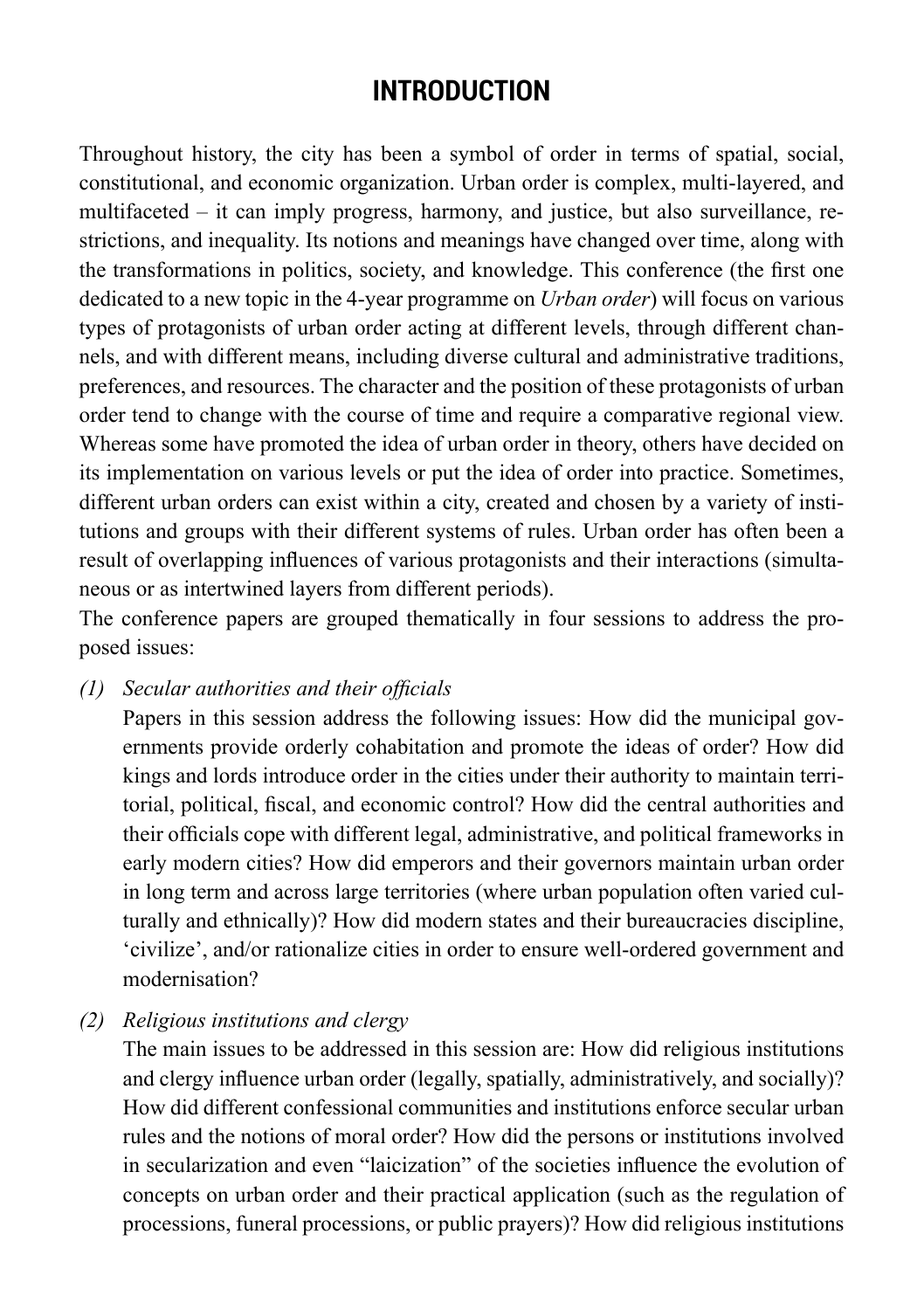maintain urban order in cities with confessional plurality? What happened to those who struggled against the religious order – dissenters within and without, those who did not obey the order or displayed scepticism?

*(3) Urban community* 

The contributors of this session were invited to engage with the following questions: What was the role of urban elites or commoners in maintaining urban order? How did various interest groups and social institutions (such as family or professional groups) influence the urban order? How did certain individuals (officials, philanthropists, churchmen, or artists) influence the urban order as permanent or temporary residents? Which social groups experienced the urban order as unacceptable and inappropriate, or simply understood it in different ways? How do various types of protestors, youth groups, or urban gangs threaten urban order / cause disorder?

*(4) Other questions / Overlapping authorities*

Some of the proposed questions in this session are: How and through which institutions have public health and environmental problems been regulated in urban communities? What has been the role of the police and the military in maintaining urban order? How have "specialised towns" maintained their order (mining authorities, harbour authorities, etc.)? What impact can local or external investors have on urban order? How do different authorities overlap in maintaining urban order?

Comparative research is especially welcome in addressing questions regarding the circumstances and settings in which the protagonists of urban order act; regarding their motives for introducing urban order – administrative, economic, social, political, or perhaps multiple; regarding the protagonists who exert long-term influence on urban order or act only briefly, introducing *ad hoc* measures; regarding historical periods (from flourishing ones to those of instability) in which the protagonists change their priorities in introducing urban order etc.

Irena Benyovsky Latin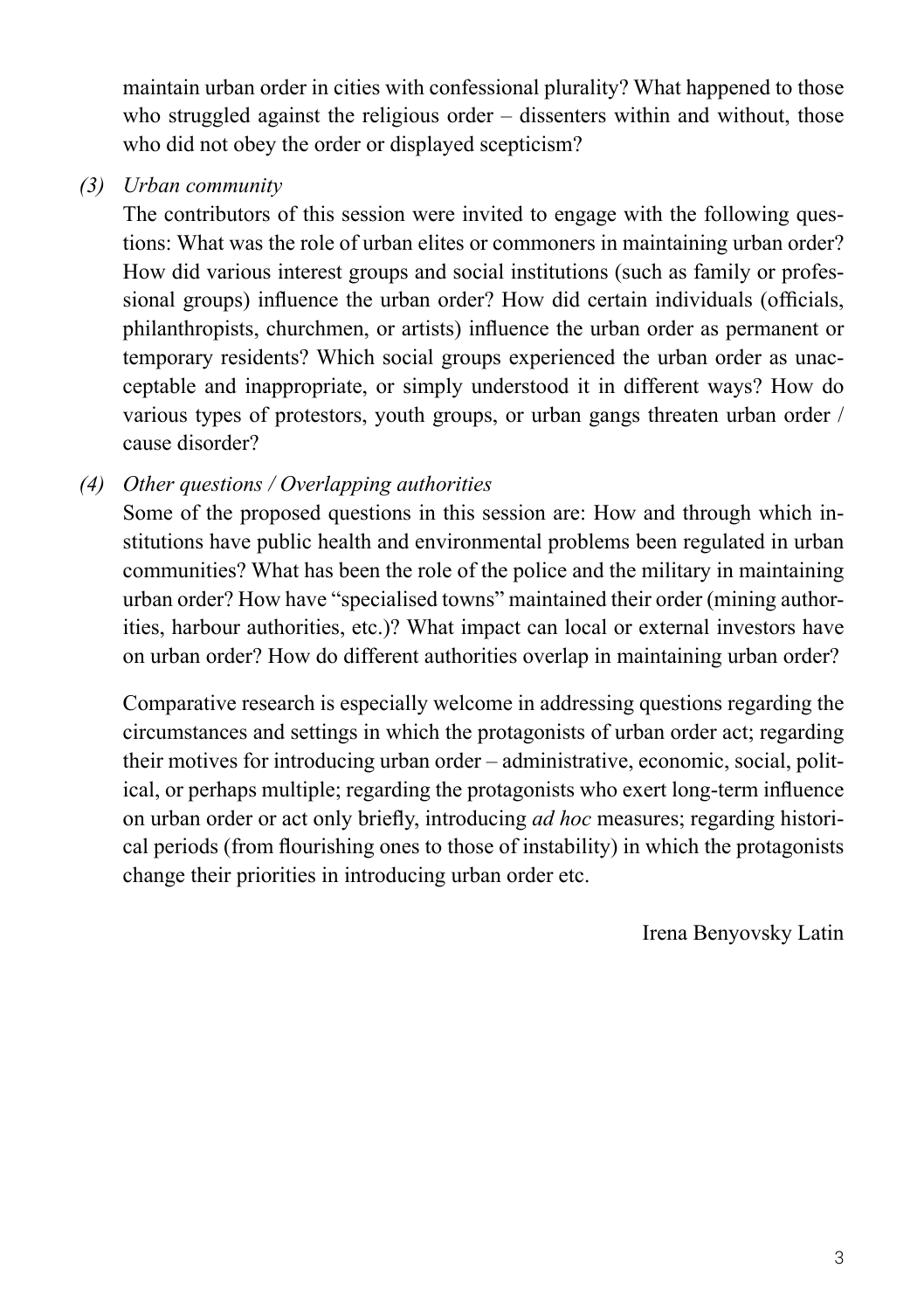# **PROGRAMME**

# **Conference Protagonists of Urban Order from the Antiquity to the Present**

#### **Monday 20th September**

**The Meštrović Gallery / virtually via Zoom (Central European Summer Time/CEST)**

#### **12.30 Opening of the conference**

**Roman Czaja** (president of ICHT), **Martin Scheutz** (general secretary of ICHT), **Tonija Andrić** (Head of Department for History, Faculty of Humanities and Social Sciences in Split), **Gordan Ravančić** (Head of Croatian Institute of History), **Vesna Bulić Baketić** (Head of Marketing and PR Department at The Ivan Meštrović Museums)

*Greetings* 

**Irena Benyovsky Latin,** Croatian Institute of History, Croatia *Protagonists of urban order - introduction* **Josip Belamarić**, Institute of Art History, Split, Croatia *"The people are no longer as they once were, the troubles have turned them into a raging beast": Some Historical Events in Split during the 1570s*

Discussion

**14.00** lunch break / The Meštrović Gallery Garden

#### **15.00 (CEST) Secular authorities and their officials I**

Chair: Roman Czaja, Nicolaus-Copernicus-University – Toruń, Poland **Keith Lilley,** Geography, Queen's University Belfast – Belfast, UK, *Realms of Rule: Spatial Practice and Urban Design in the Reign of King Edward I*, **Rosa Smurra,** Centro Gina Fasoli per la storia delle città, University of Bologna, Italy *Spatial order and city authorities in thirteenth-century Bologna*

Discussion

**16.30** coffee break

#### **17.00 (CEST) Secular authorities and their officials II**

Chair: Rosa Smurra, Centro Gina Fasoli per la storia delle città, University of Bologna, Italy

**Donatella Calabi,** International University Venice, Italy *The Senate of Republic of Venice as protagonist of an urban strategy of hospitality of*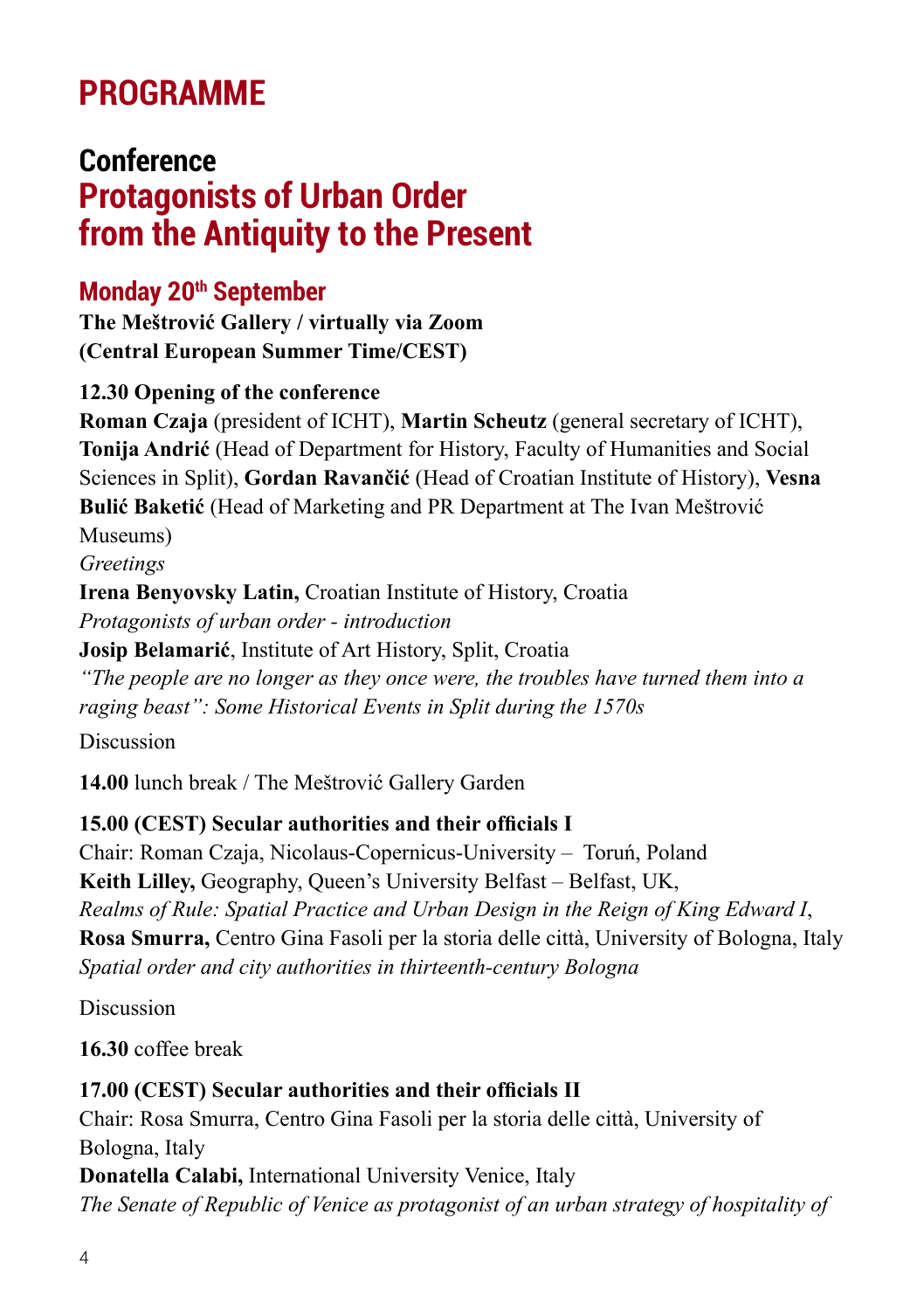*foreigners within the city (XV -XVI century)*

**Laurențiu Rădvan,** Facultatea de Istorie Universitatea Alexandru Ioan Cuza – IASI, Romania *From the medieval principality to the modern state. The impact of change on towns in the Romanian area (1711-1833)*

Discussion

## **Tuesday, 21st September**

#### **The Meštrović Gallery / virtually via Zoom**

#### **9.30 (CEST) Religious institutions and clergy I**

Chair: Irena Benyovsky Latin, Croatian Institute of History, Zagreb, Croatia **Francesco Panarelli**, Università degli Studi della Basilicata, Italy

*The role of female monasteries in the organization of urban space in the cities of southern Italy*

**Vanessa Harding**, Birkbeck, University of London, UK

*Congregation to commonwealth: the urban parish in early modern England*

Discussion

**11.00** coffee break

#### **11.30 (CEST) Religious institutions and clergy II**

Chair: Tonija Andrić, Department of History at the Faculty of Humanities and Social Sciences – Split, Croatia

**Olga Kozubska**, independent scholar, Lviv, Ukraine *Municipal government in towns of Poland-Lithuania during the 16-17th centuries. Urban order in multireligious milieu* 

**Matej Klemenčić**, Department of Art History, University of Ljubljana, Slovenia *Religious orders and urban order in Early Modern Ljubljana*

Discussion

**13.00** lunch break / The Meštrović Gallery Garden

#### **14.00 (CEST) The urban community I**

Chair: Martin Scheutz, Institute of Austrian Historical Research, University of Vienna

**Peter Clark**, Department of History – University of Helsinki, Finland *Civil Society and Urban Order: Suggestions and Questions* **Martina Stercken**, Historisches Seminar, University of Zurich, Switzerland *Guardians of the urban order? Autocratic mayors in the Late Middle Ages*

Discussion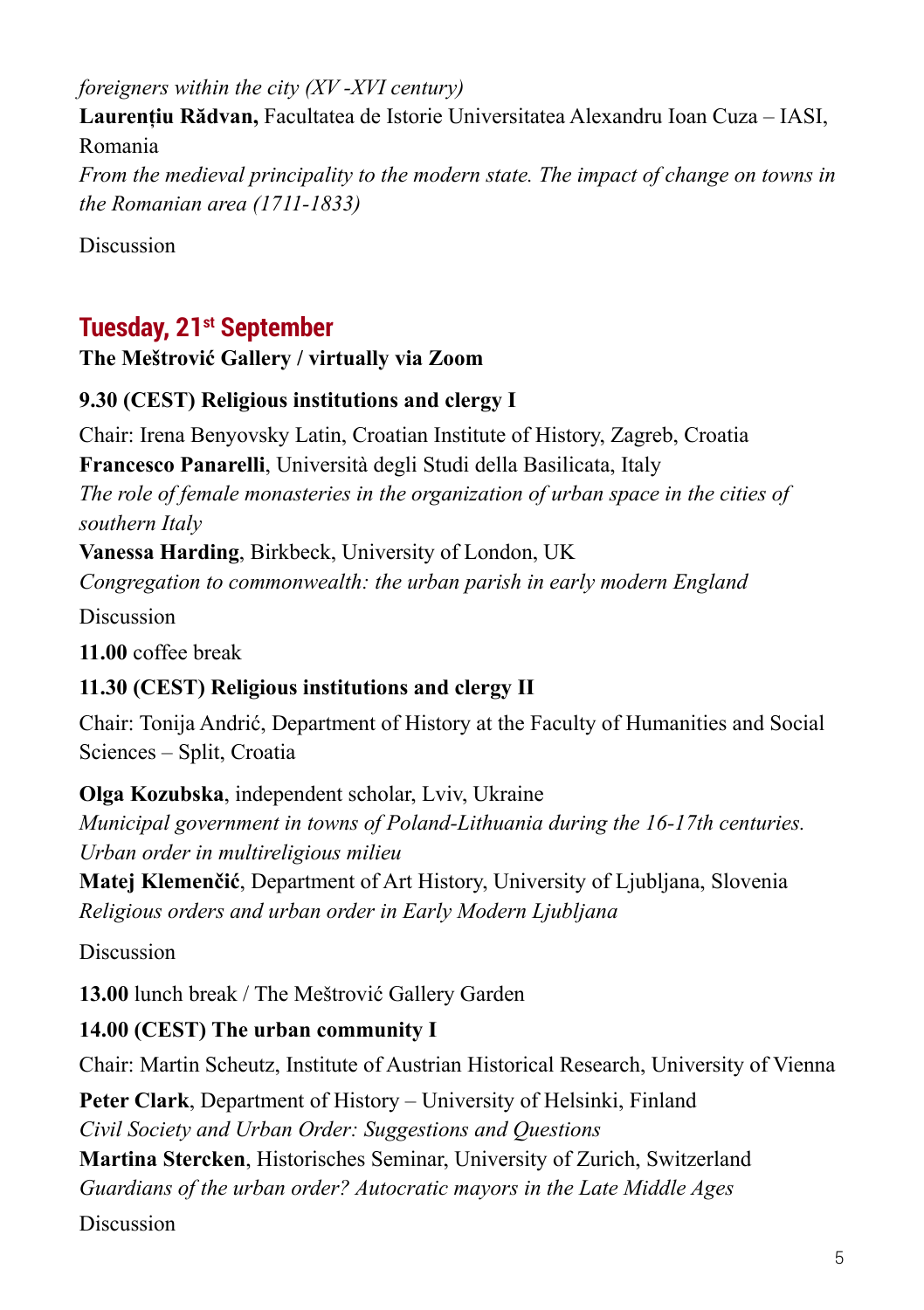#### **15.30** coffee break

**16.00 (CEST) The urban community II** 

Chair: Laurențiu Rădvan, Facultatea de Istorie Universitatea Alexandru Ioan Cuza – IASI, Romania

**Marco Cadinu**, Dipartimento di Ingegneria Civile, Ambientale e Architettura University of Cagliari, Italy *Urban community and common good. Houses and waters in south Italy (XII-XIV century)*

**Zdenka Janeković Roemer,** Institute of History, Croatian Academy for Arts and Sciences, Dubrovnik

*Traditional and new ways of Dubrovnik noble elite to maintain urban order in the 14th century*

Discussion

#### **Wednesday, 22nd September:**

**The Meštrović Gallery / virtually via Zoom**

#### **9.30 (CEST) Others / Overlapping authorities**

Chair: Martina Stercken, Historisches Seminar, University of Zurich, Switzerland **Steinar Aas,** Fakultet for Samfunnsvitskap, Nord University, Norway *Urban order in the newly established harbour town – Narvik 1902-1910*

**John Henderson**, Birkbeck, University of London, UK

*Plague and the social order in early modern Italy: Tuscany, 1630-33*

**Thomas Riis**, Denmark (Christian-Albrechts-Universität zu Kiel, Germany) *The vision of the urban poor and good polity from the Black Death to 2021*

Discussion

**11.30** coffee break

**12.00 The Meštrović Gallery / virtually via Zoom**

**Meeting of the ICHT members**

**17.30 City tour (guided by Tonija Andrić),**  meeting at Golden Gate, Diocletian Palace, Dioklecijanova ulica 7, Split

#### **18.30 Farewell party**

Restaurant "Makarun" Garden, Marulićeva ul. 3, 21000, Split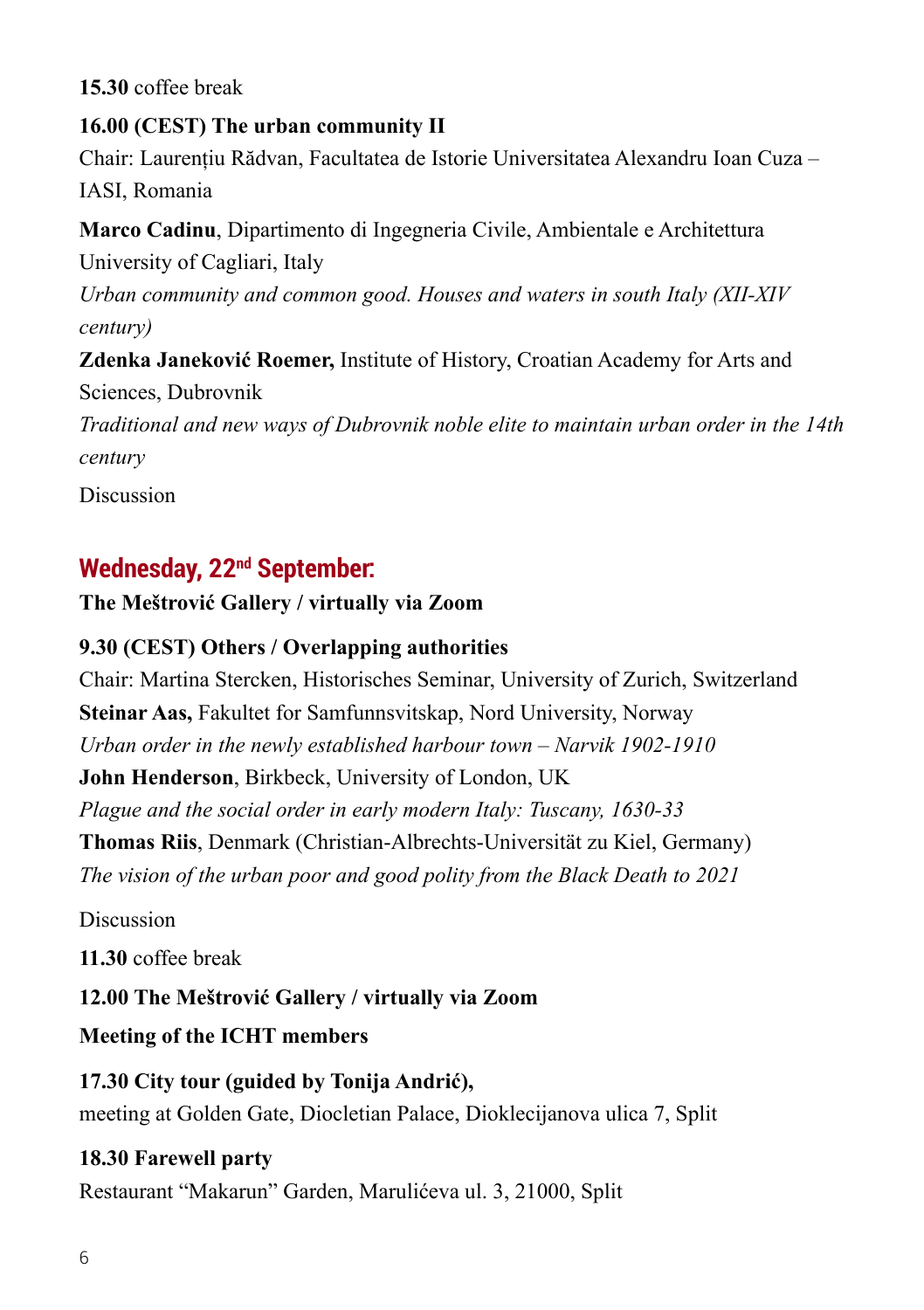# **ABSTRACTS:**

Elevation of the Porta Aerea or North n NJL Fotal Extent \$70 Find evation of the Same Wall as it now Sh  $\bigcirc$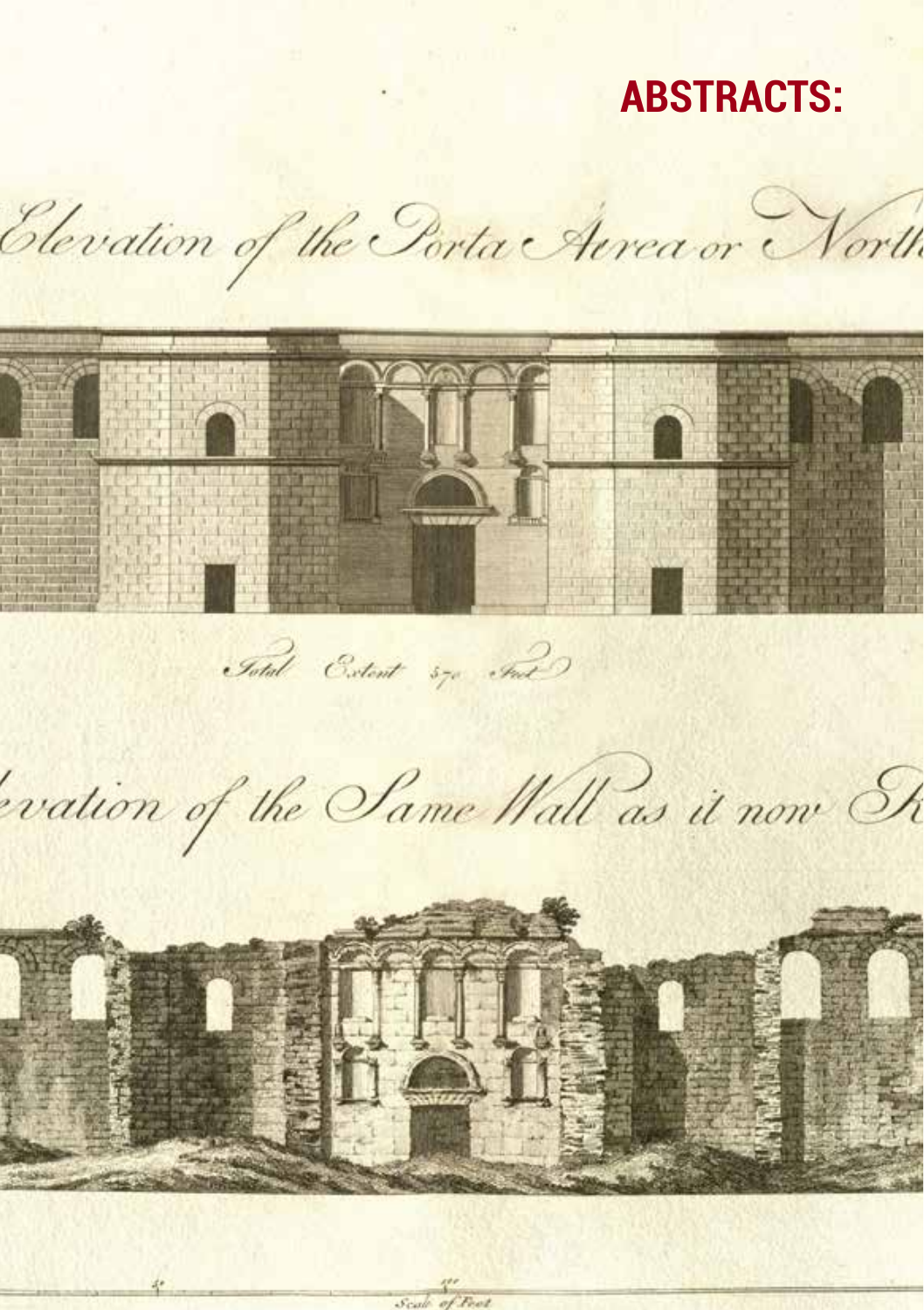## Josip Belamarić

## **"The people are no longer as they once were, the troubles have turned them into a raging beast": Some Historical Events in Split during the 1570s**

The paper presents an analysis of several events that occurred in Split during the 1570s, described by Vicenzo Solitro in his book *Historical Documents on Istria and Dalmatia* (*Documenti storici sull'Istria e la Dalmazia,* Venice, 1844). It would be very hard to find any more precise descriptions of the mindset and mass psychosis in conditions of famine and plague, adverse weather events, permanent warfare, and social neglect. For the mob to catch fire, for one voice to generate a scrimmage that would turn into a real threat to the political system, a spark was sufficient in such conditions: the uncommon dream of an ordinary woman; the prediction of some tertiary (*pinzochera*) on her deathbed; the madeup story of a hermit from Marjan hill who accused some girl of having cast a spell on him; the monologue of the starving widow of a man who was killed fighting with the Turks just outside the city walls… The government responded by infiltrating its spies; it had its people deliver slogans to mobilise the thinking of the mob; a sermon to be spoken by a friar from the rostrum of the Rector's Palace to turn the raging mob to repentance was concocted in the Palace itself...

All these events, depicted with a huge range of affect, were amplified by the backdrop of the monumental stage of Diocletian's Palace. The stake erected by the crowd – driven mad by both current distresses and atavistic superstition – in order to burn an accused witch is all the more remarkable when we imagine it in the centre of the Antique Peristyle.

The paper analyses the relations between the folk, in its oscillations of euphoric moods, and the government, the credibility of which rested on a precise protocol of action and on the authority of the architecture by which it was represented. The government managed to slow down signs of obvious decay and decline with barefaced gestures like organising a lottery in front of the Rector's Palace on the main city piazza, a lottery at which some of the starving would get the prize of a little rusk. The impetus of events that took place in the heart of the quotidian, under the high pressure of external adversities, was so authentic and forceful, and the surges of affect were of such huge amplitude as to swamp the brilliance of the Renaissance rhetoric that represents these events with some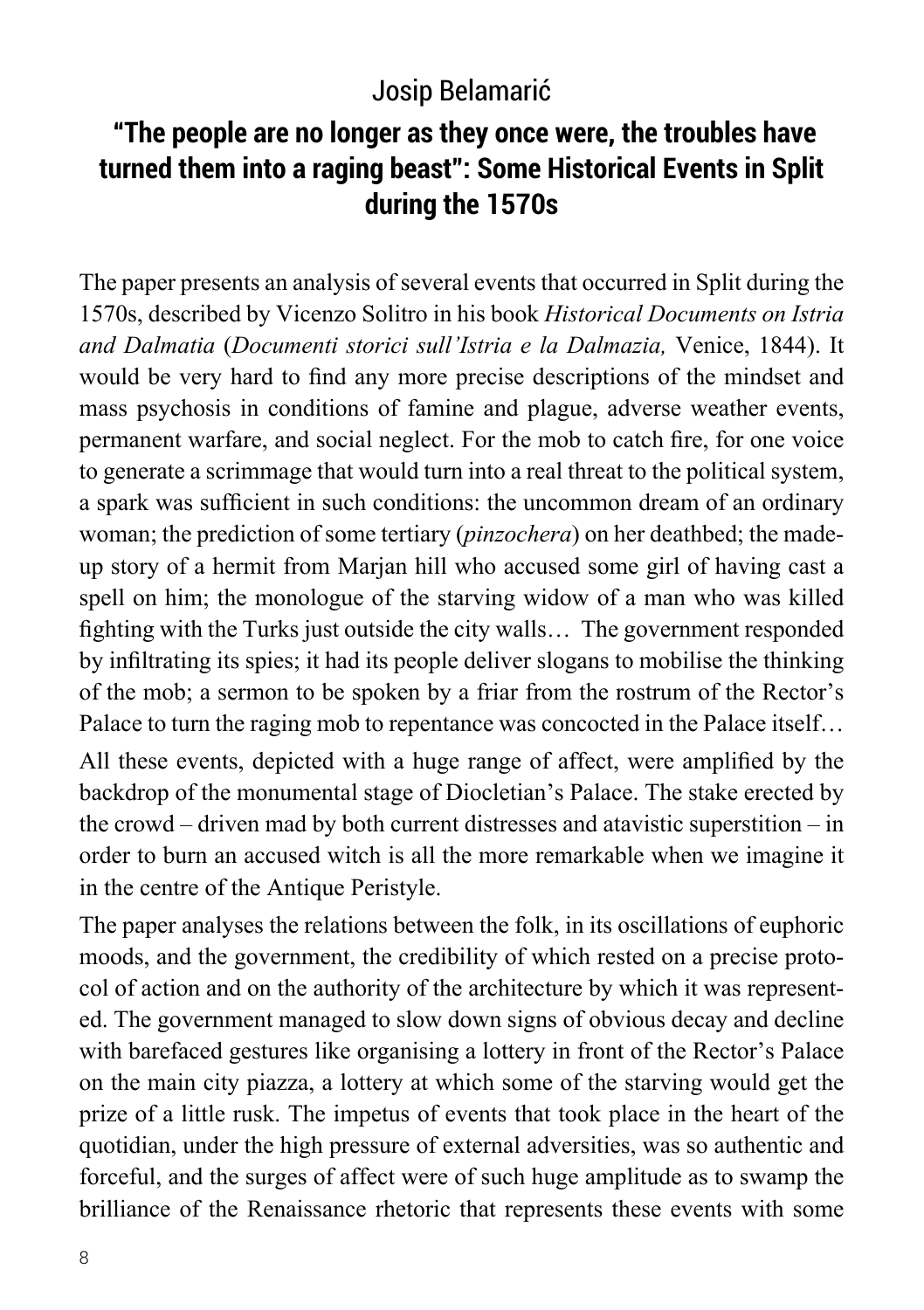empathy but as grotesque, and the spirit of the overwrought people as infantile, superstitious, and vicious.

An endeavour will be made, through a comparison of descriptions of a similarly deformed realism that we find on the pages of a diary of a certain man of Zadar (hitherto unpublished) from the same time, to arrive at more wide-ranging conclusions about the diverse aspects of the form and maintenance of the civic polity in Split during the given period.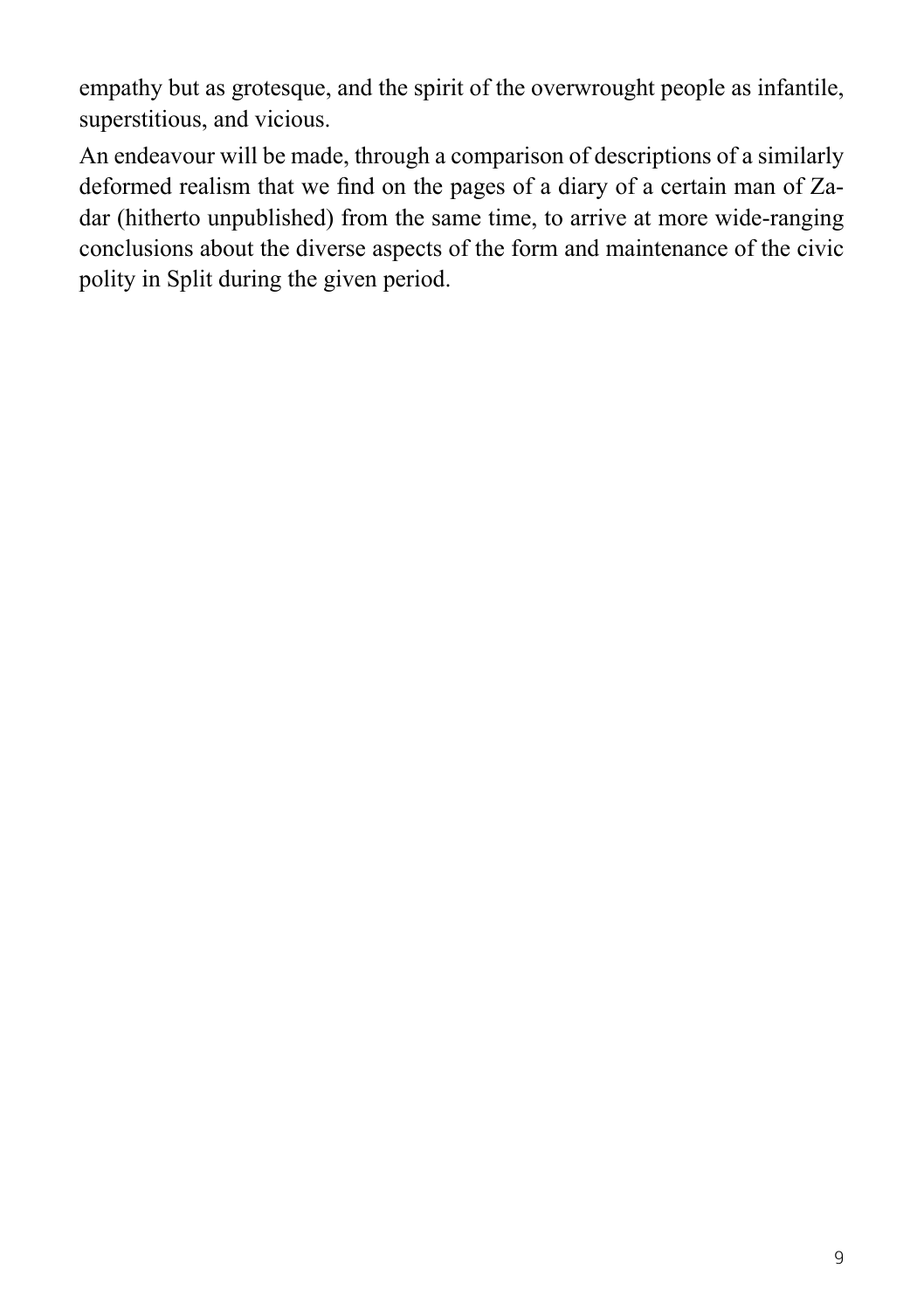# Keith Lilley **Realms of Rule: Spatial Practice and Urban Design in the Reign of King Edward I**

Connecting rulers to locations and landscapes worked through the administrative structures of the king's government, its officers and its hierarchies, linking the royal court with the wider realm. But how did the king's rule structure places on the ground, and how was royal authority meted out in practice, across the realm, making the "invisible" materially visible? My aim in this paper is to explore this link between rulers and landscapes through the dual meaning of rule: for on the one hand, to rule is a political act, about authority and governing, but on the other hand, to rule is also to measure, quantify, and calculate. This duality of "rule" is not simply word play, but (I suggest) a visceral manifestation of the way a king or ruler could mete out their dominion over others, and bring the wider realm within their political reach. To look at this, I shall focus particularly on the layouts and plan-forms of new towns founded across England and Wales by Edward I, king of England (1272-1307).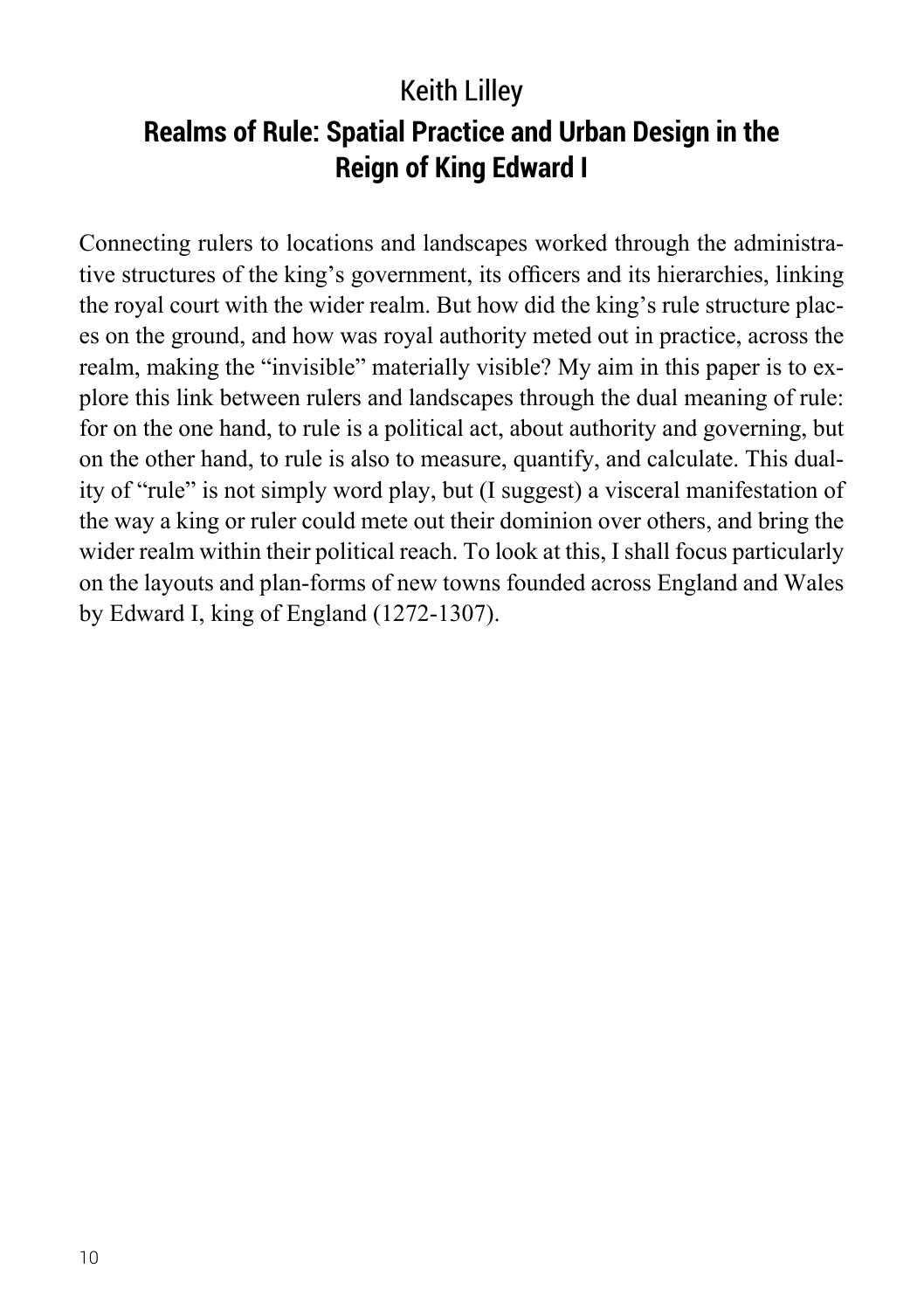## Rosa Smurra **Spatial Order and the City Authorities in Thirteenth-Century Bologna**

The paper deals with the concern of the Bolognese commune's authorities for the physical environment, particularly the protection of public space. Based on the administrative records, it analyses the commune's policy of urban order, which was also reflected in its sensitivity to the production and preservation of records in a register form, a characteristic feature of the Comune di Popolo's governing bodies.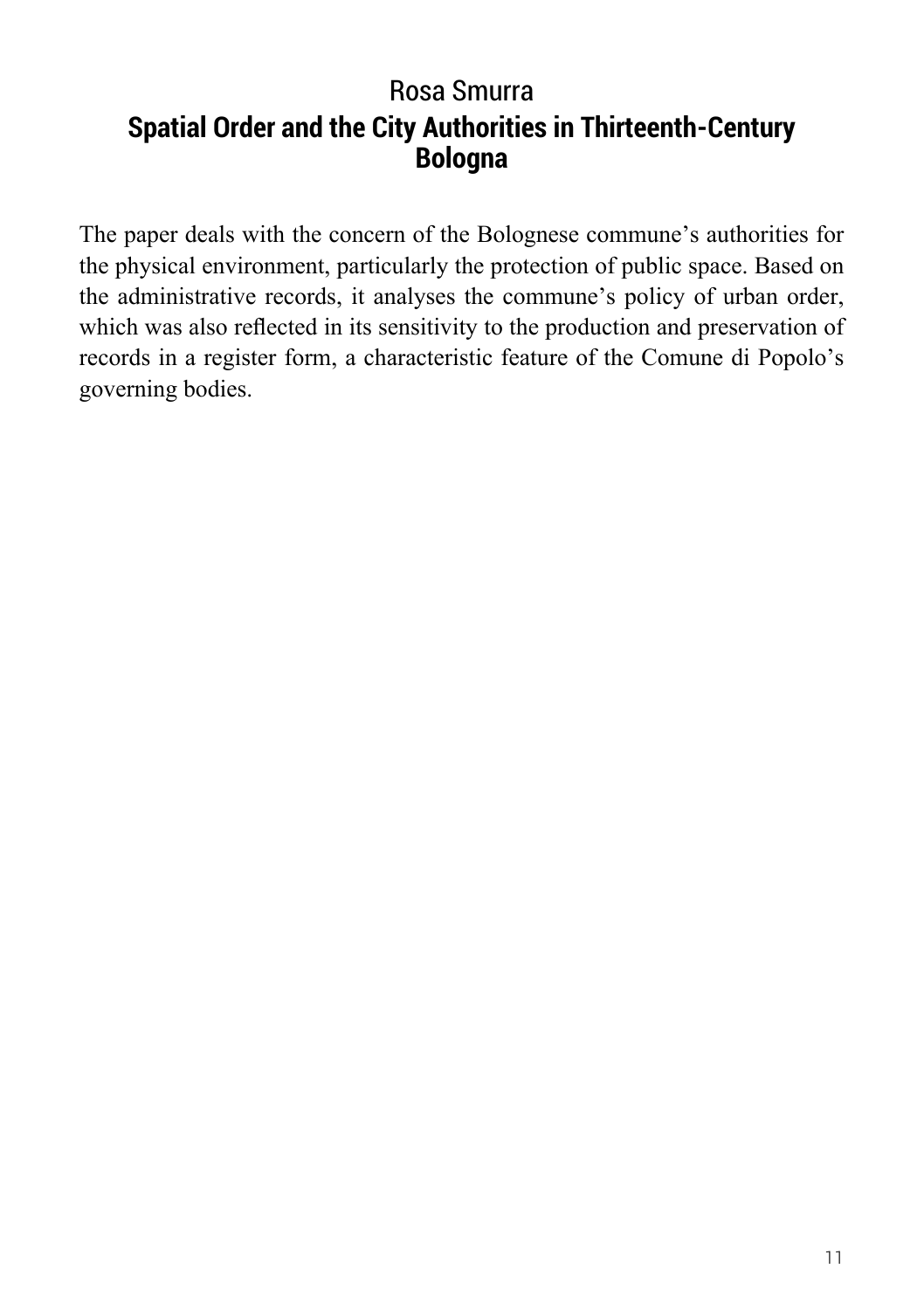## Donatella Calabi

## **The Senate of the Venetian Republic as the Protagonist of an Urban Strategy of Hospitality of Foreigners within the City (15th-16th Centuries)**

In the  $16<sup>th</sup>$  century, the Venetian Republic practised a far-reaching strategy of hospitality towards merchants coming from different places. Several districts of the lagoon city were characterized by this intention: "Venice is a homeland frequented by many people speaking different languages and coming from different countries" – as Francesco Sansovino stated in 1581, in his description of the city. Since the Middle Ages, efficiency, public order, and morality were the key principles in this commercial society, imposed by financial and juridical tools; however, in the first decades of the Cinquecento, the Senate implemented a number of rules concerning their organization and localization in urban settlements, which regarded the residence, work, and religious rituals of different minorities. Economic and cultural relations between citizens and foreigners became matters to be controlled by the State's magistrates. Germans, Jews of different origin, Greeks, Persians, Albanians, Turks, Armenians, Tuscans, and people coming from Lucca were all hosted for their mercantile role, but also for their capability to contribute to the budget of the State, paying usual and extraordinary taxes and the customs. Just as Antwerp or Seville, or later Amsterdam, had based their fortune on commerce with foreign communities, thus Venice and its government considered their exchange activity as "precious", if not indispensable for the richness of the State.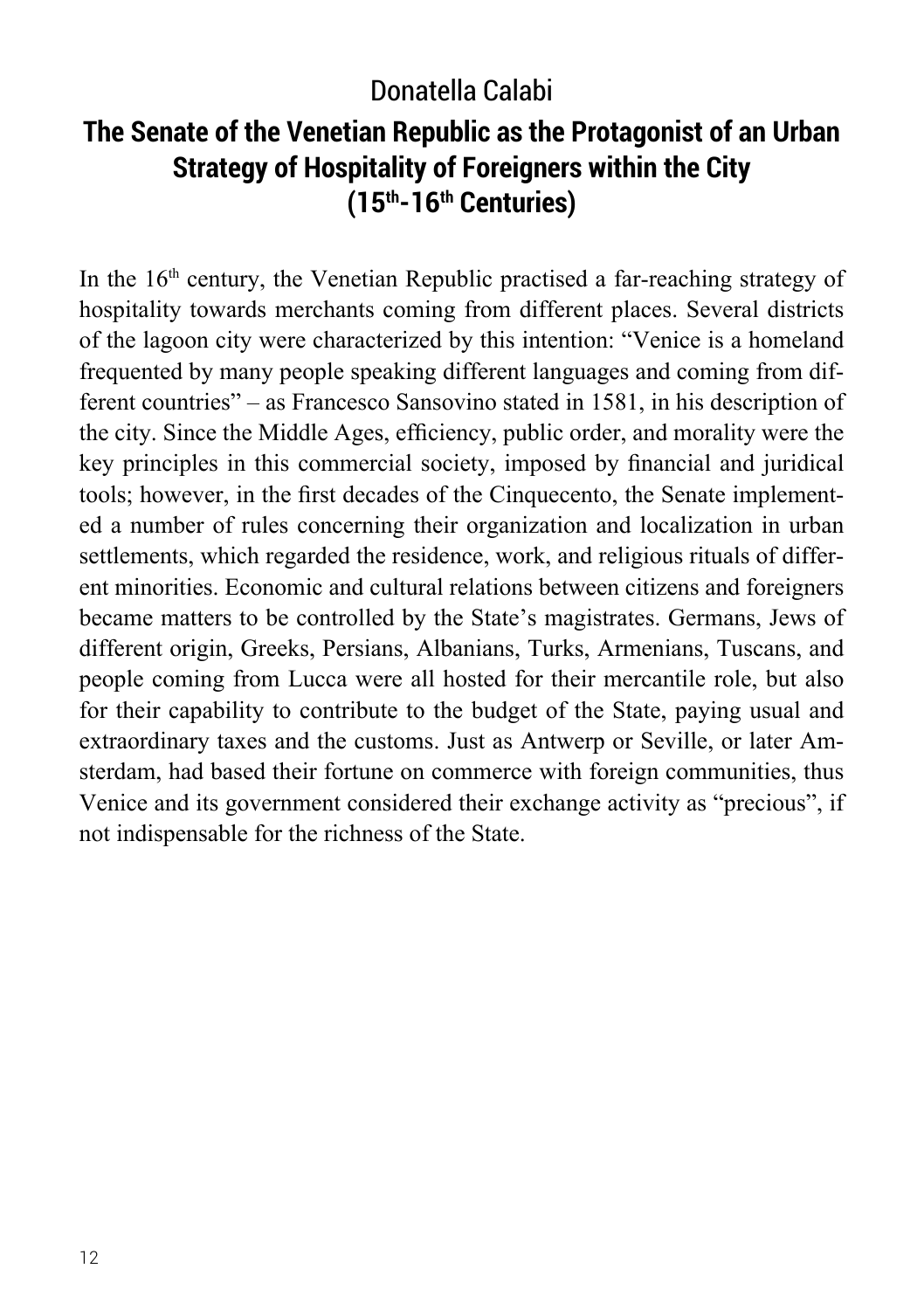### Laureniu Rădvan

## **From the Medieval Principality to the Modern State: The Impact of Change on Towns in the Romanian Area (1711-1833)**

The beginning of the  $18<sup>th</sup>$  century found the Romanian Principalities in a situation apparently locked in the past. Princes with powers of medieval origin, increasingly dependent on the Ottoman Porte, sought to ensure their reigns for as long as possible, but also to govern in tune with the ever-changing times. In this context, new ideas entered the acts of government and this started to have effects on towns and their inhabitants. The power of the old urban institutions was eroding, slowly replaced by officials appointed by princes, with an ever-expanding sphere of authority. Under these circumstances, in many cities the elected representatives of the community and the town council (the *judex* and the 12 pârgari) disappeared. However, the new officials were not of a modern nature, but also of medieval origin. Their very name – *vornici* – refers to the old administrators of the rulers' courts in previous centuries. Their mission was to ensure peace in towns and to investigate disputes that arose in the neighborhoods (land disputes, quarrels, etc.). The distinct treatment given to certain ethnic communities was substituted through a more fiscal approach. Groups such as Armenians or Jews once had the right to choose their own representatives, but now the only privilege they enjoyed was tax exemption, and the conversion of obligations into a single amount, paid annually. Practically, in the second half of the 18<sup>th</sup> century and the first three decades of the following century, the towns were almost completely devoid of autonomy, the power of the rulers being absolute. The only forms of organization that still limited the power of the prince were the guilds, which represented the interests of craftsmen grouped by trades. Towards 1800, new legal institutions were introduced (with a separation between civil and criminal law) and it was only after 1830 that a new type of administration was introduced as well, one that was more interested in the urban aspects and the idea of public interest. The *Organic Regulation*, negotiated and adopted during the Russian occupation of 1829-1834, reintroduced forms of urban autonomy, and in 1833 the first new city council was established. The second part of the paper focuses on the debates that took place on the new form of organization, the people involved, and the challenges that the citizens faced during these first elections.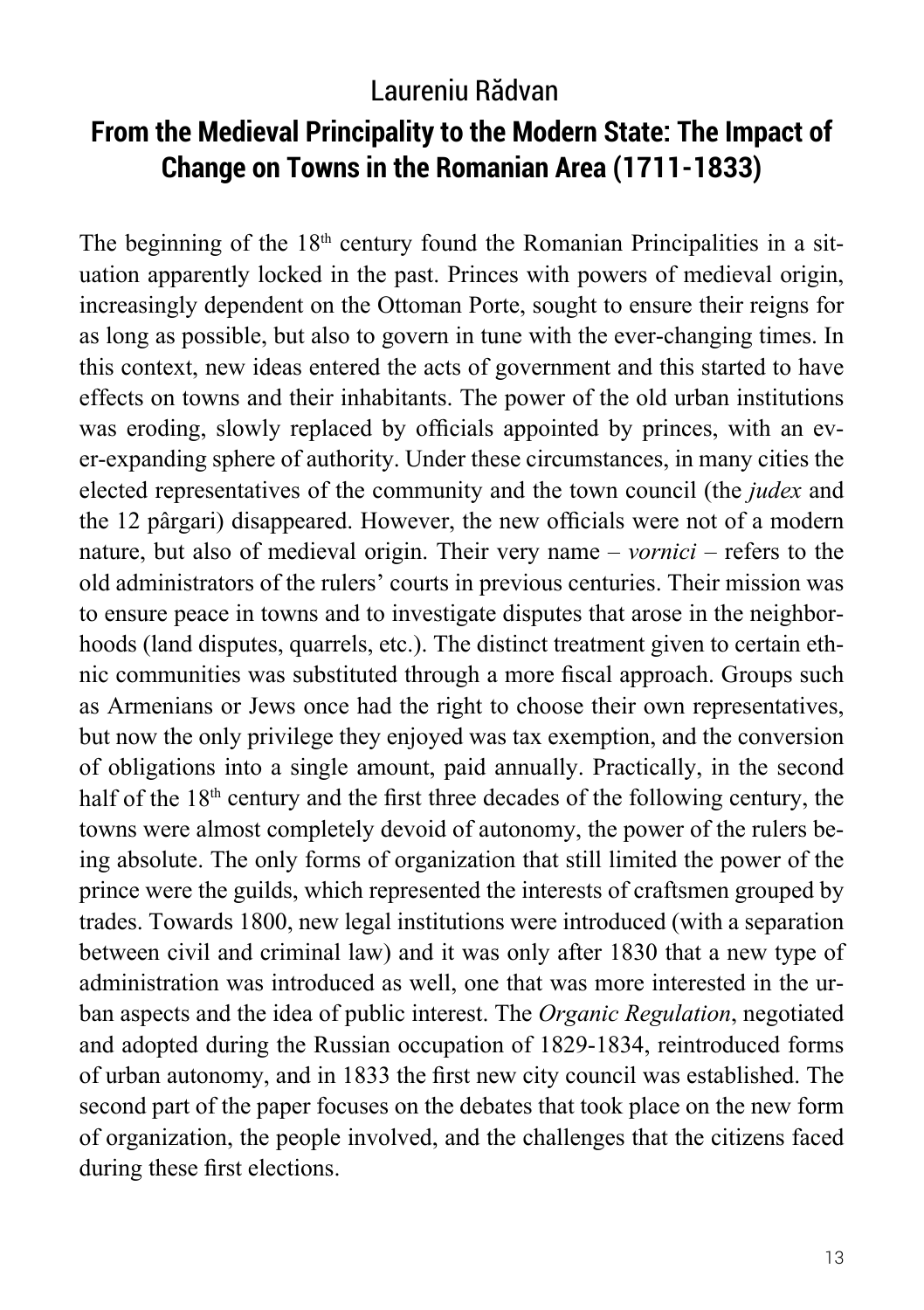## Francesco Panarelli

## **The role of female monasteries in the organization of urban space in the cities of southern Italy**

Women's monasteries are often among the longest-lived institutions within the urban contexts of South Italy, where they perform functions that have already been studied. The relationship with family dynamics and the problem of patrimony preservation through inheritance, with the religious choice for daughters and cadets, has been much explored. A very interesting example of this intertwining with family strategies is that of S. Patrizia in Naples.

However, women's monastic buildings also had their own importance and became poles of reference in the religious and urban geography of the city. The case that I will present in greater detail is that of Matera. Matera is a city of medieval foundation, very atypical because of the use of cave dwellings, dug into the rock on the sides of the hill on which stands a part of the city. While lacking information on the presence of relevant male monasteries for the period between the eleventh and fourteenth centuries, we have sources about female monastic settlements, which have come almost up to our days: the monasteries of SS. Lucia and Agata (1160) and that of S. Maria La Nova (1220). These sources concern monasteries that concentrated ample real estate wealth in the city and in the surrounding territory, and were objects of attention for the entire urban community. Characteristic of the two monasteries was their repeated movement within the city: for each of the monasteries, we know at least three different locations until the eighteenth century, all of them indicating in an important way the urban development of the city between the thirteenth and eighteenth centuries. Even today, they mark significant points that define the historical center of Matera.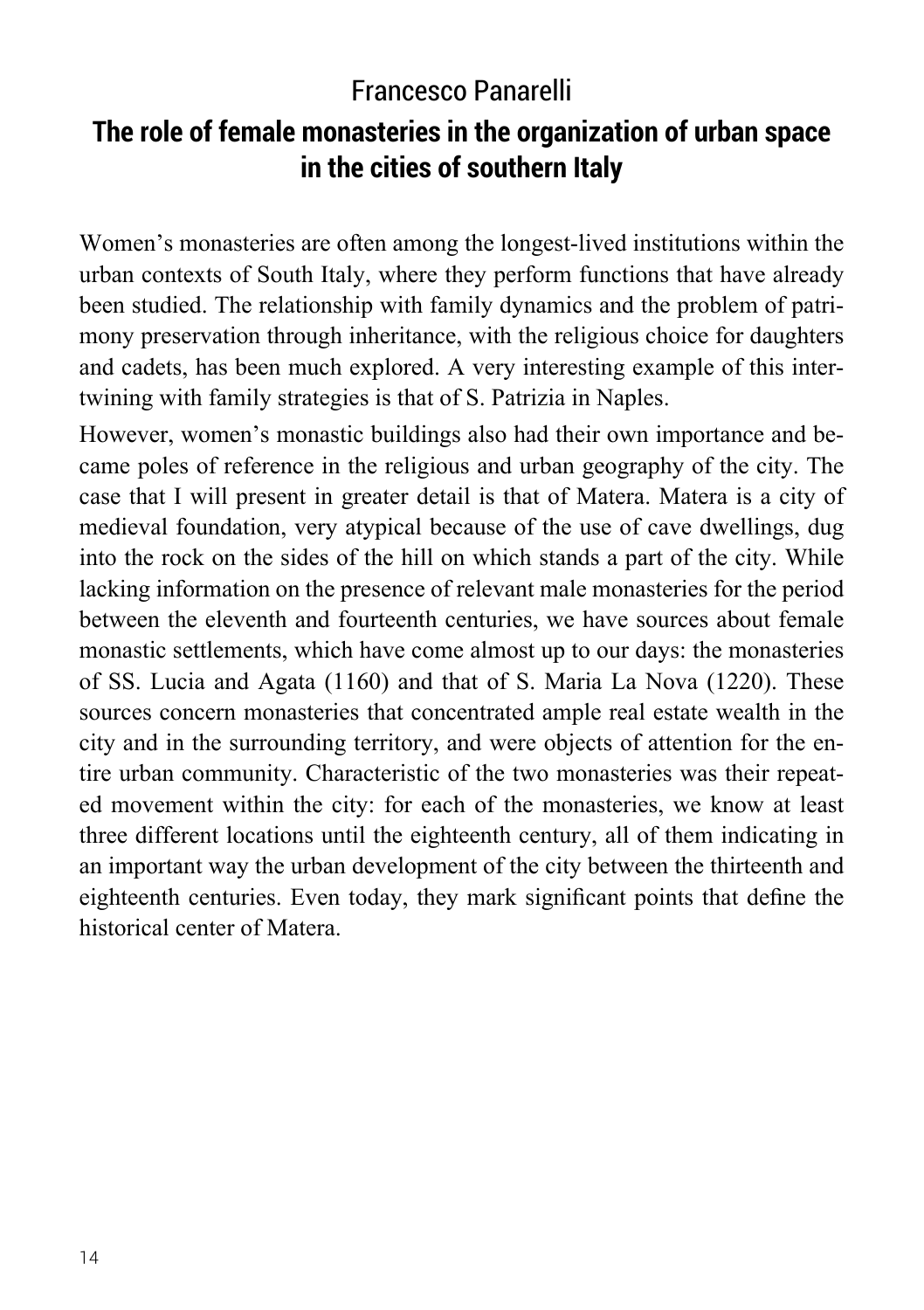# Vanessa Harding **Congregation to Commonwealth: The Urban Parish in Early Modern England**

Between the mid-15<sup>th</sup> and mid-17<sup>th</sup> centuries, the English parish evolved from a congregation of worshippers focused on maintaining the fabric and liturgy of their own church to an authorised institution of local government, with responsibility for a range of social services including taxation, poor relief, and collection of data on parishioners. Churchwardens, elected from the local community, became managers of resources and local discipline, while the parish clerk's office developed from a primarily liturgical one into a vital literate profession. This transformation is particularly well documented in urban parishes, and a profusion of parish registers, churchwardens' accounts, and vestry minutes provide important insights into the process. Most of the motivation for these changes came from outside the parish, but responses were shaped by local and individual factors. But while the parish might be seen as a commonwealth of shared interests, there was increased tension around decision-making and access to its resources.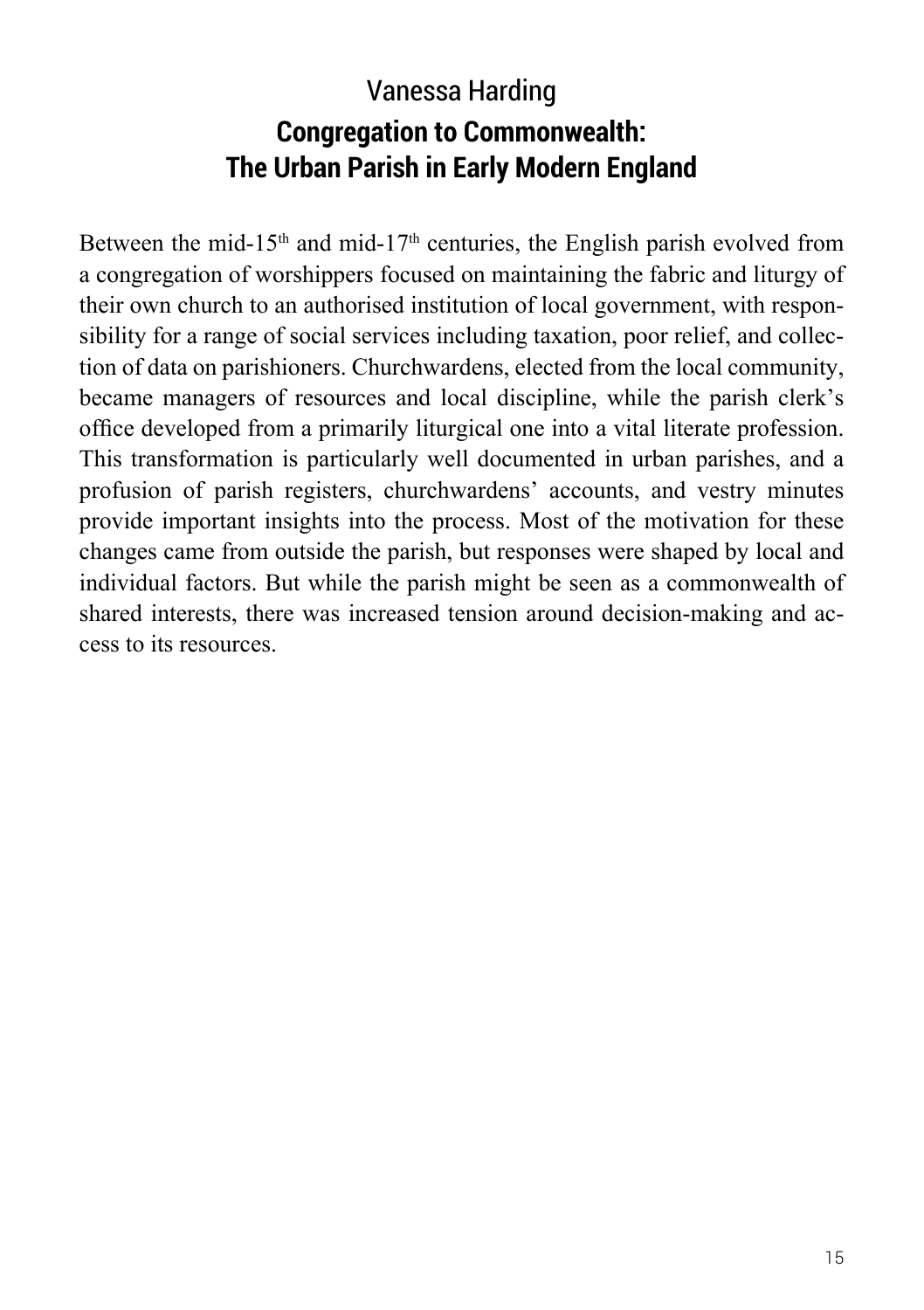## Olga Kozubska

## **Municipal Government in Towns of Poland-Lithuania during the 16-17th Centuries: Urban Order in a Multi-Religious Milieu**

Towns with a multi-religious urban milieu came into being after the incorporation of great portions of Kievan Rus' into the Polish Kingdom and the Grand Duchy of Lithuania. In this way, Orthodox population found itself under Catholic rulers, and towns (especially those involved in long-distance trade) became sites of religious diversity, often inhabited not only by Orthodox and Catholics, but also by Armenians, Jews, and Tatars.

This paper will focus on the ways in which different types of urban order developed and the main protagonists of this development. The aim is, inter alia, to trace the dominant principles in the formation of town councils (in terms of ethnic/religious composition), consisting either entirely of Catholic citizens (as in Lviv), or of an equal number of Catholic and Orthodox members (as in Minsk), or as an arrangement of three councils (Catholic, Orthodox, and Armenian, as in Kamianets in Podolia). It will be possible to see how specific compositions of a municipal government were formed and what factors influenced the social (and often spatial) arrangement of urban centers. How did ethnic/religious segregation (formation of ethnic districts or streets) and/or ban on specific religious communities come into being? How and by whom were the economic rights of citizens (trade privileges, acceptance to guilds, etc.) modified, and discriminative practices based on religious grounds introduced? And, generally, how was the urban order maintained or changed, and who were the protagonists of maintenance or changes? All these questions will be answered using selected case studies from the historical regions of present-day Ukraine and Belarus'.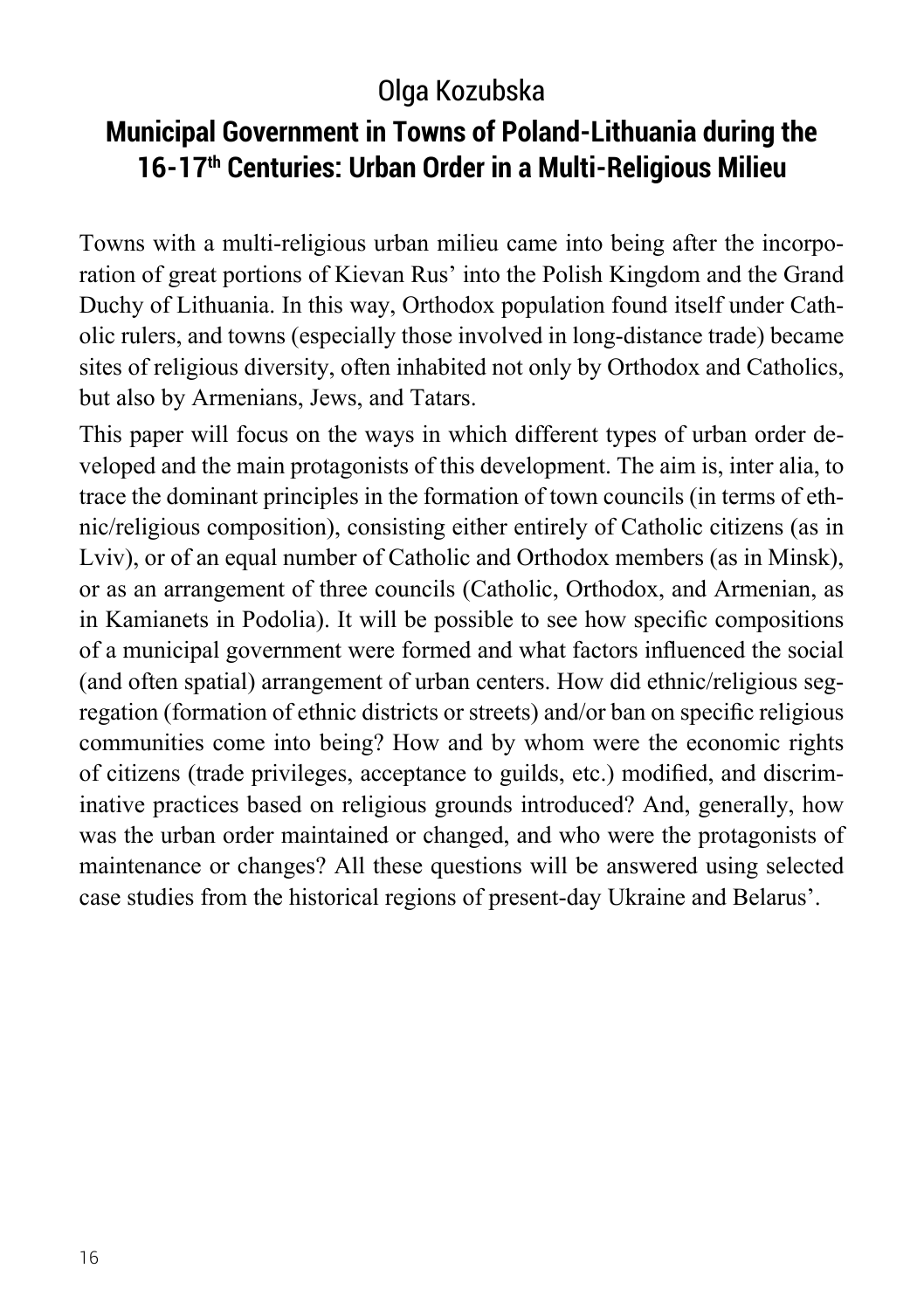# Matej Klemenčić **Religious Orders and Urban Order in Early Modern Ljubljana**

During the Middle Ages, religious orders usually found places for their buildings within the city walls of Ljubljana. Even an important exception, the Augustinian monastery outside the walls, was pulled down because of military reasons at the end of the 15th century, and the friars settled within the walls. Available space became a problem during the late 16th century, with the arrival of the Jesuits, but it was only in the 17th century, during the re-Catholicization, that new settlements had to be situated outside the old parts of the town. Within less than a century, the Capuchins, the Poor Clares, and two Augustinian monasteries (the Discalced and the Hermits), as well as the Ursulines, settled along the main roads leading towards the city gates. Later on, these convents and monasteries became an important and defining element in urban development until the 20th century. In this paper, their search for the right location, the communication – sometimes tense – between different orders and the church and city officials will be discussed, as well as the further development of various sites after the reforms of Emperor Joseph II.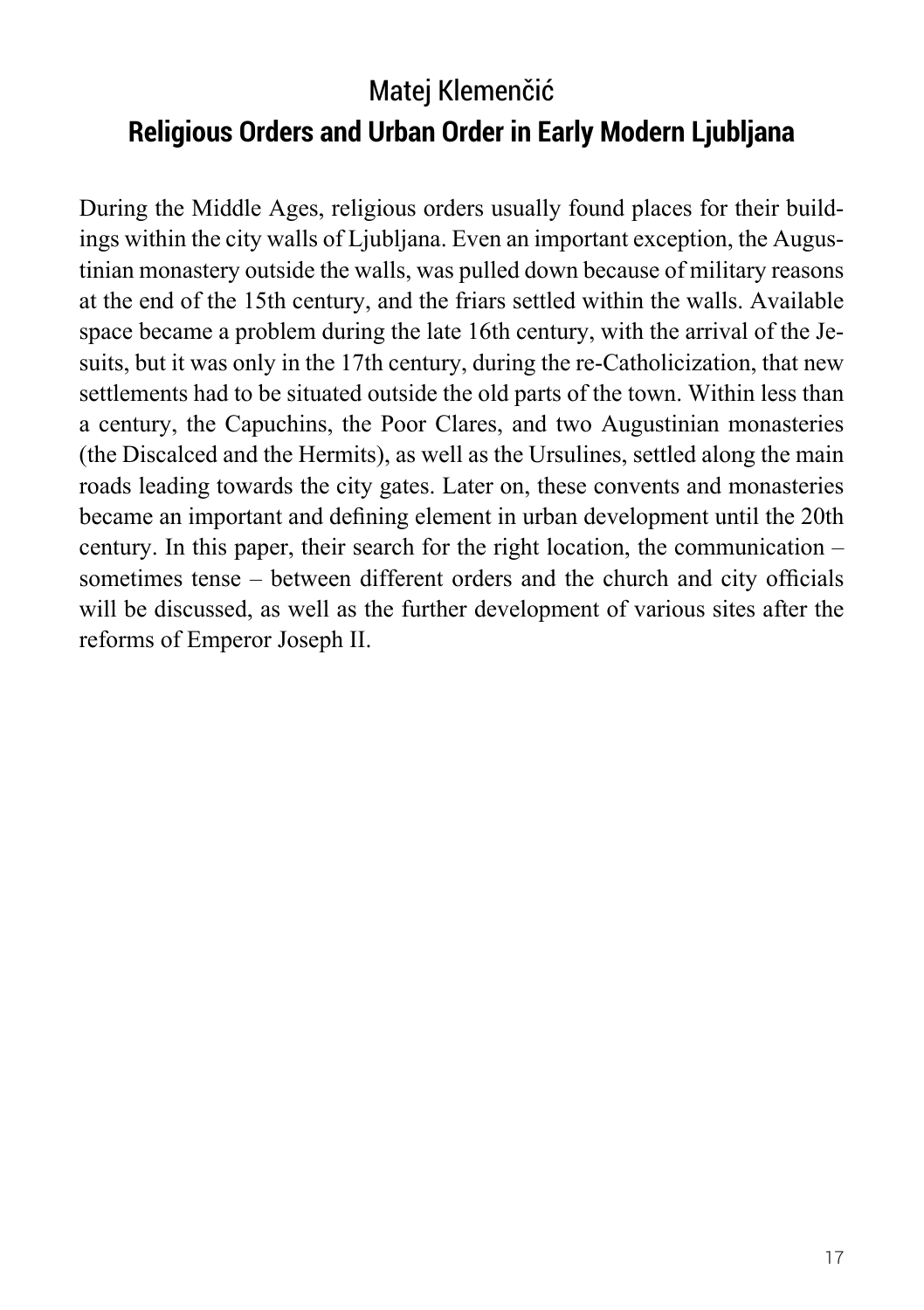# Peter Clark **Civil Society and Urban Order: Suggestions and Questions**

From the 17<sup>th</sup> century to modern times, civil society has played an increasingly important role in European cities. A great range of clubs and societies, including political, social, philanthropic, sporting, and learned organisations have shaped many aspects of urban life. Particularly dynamic and innovative were British voluntary associations, starting already at the end of the  $16<sup>th</sup>$  century and multiplying after 1700. Most were clustered in towns. By the late  $18<sup>th</sup>$  century, London alone had three thousand clubs and societies with up to 90 different types; in English towns, probably one in three adult men belonged to some kind of society at this time. Clubs also spread to towns in Scotland, Ireland, and the British colonies of the Americas and India. In this paper, I examine the contribution of British clubs and societies to urban cohesion, integration, and order in the early modern city through an examination of society rules and regulations, membership patterns and impact. Many clubs included detailed rules about orderly, peaceful behaviour and the arbitration of disputes. Fines on members for breaches of rules were common and recalcitrant members were expelled. Good behaviour was reinforced by strict rules about admission to a society, to keep out the unruly. Would be members were often young people and newcomers to town wanting to gain a foothold, to become integrated in urban society. Through club membership (often to several clubs), men (only a tiny minority of clubs admitted women) joined important networks of respectable townspeople, which helped structure the urban community. Societies not only provided security and support for members, particularly if they fell on hard times, but also in numerous cases offered charity, relief, and other forms of aid to the wider town residents. Society meetings provided a forum for democratic discussion and debate, which served as a training ground for national politics. Why were clubs and societies so important in British cities by 1800? The growth of association membership coincided with accelerating urban growth from the late  $17<sup>th</sup>$  century, including high levels of mobility, but it was also linked to the weaker, more selective role of the British state after 1688 in domestic affairs, and the limited effectiveness of urban government during the Georgian period, with major expansion in cities like Manchester and Birmingham, which lacked civic charters and corporate governance before the 1830s. The paper will be comparative. It will compare British developments with more limited associational trends in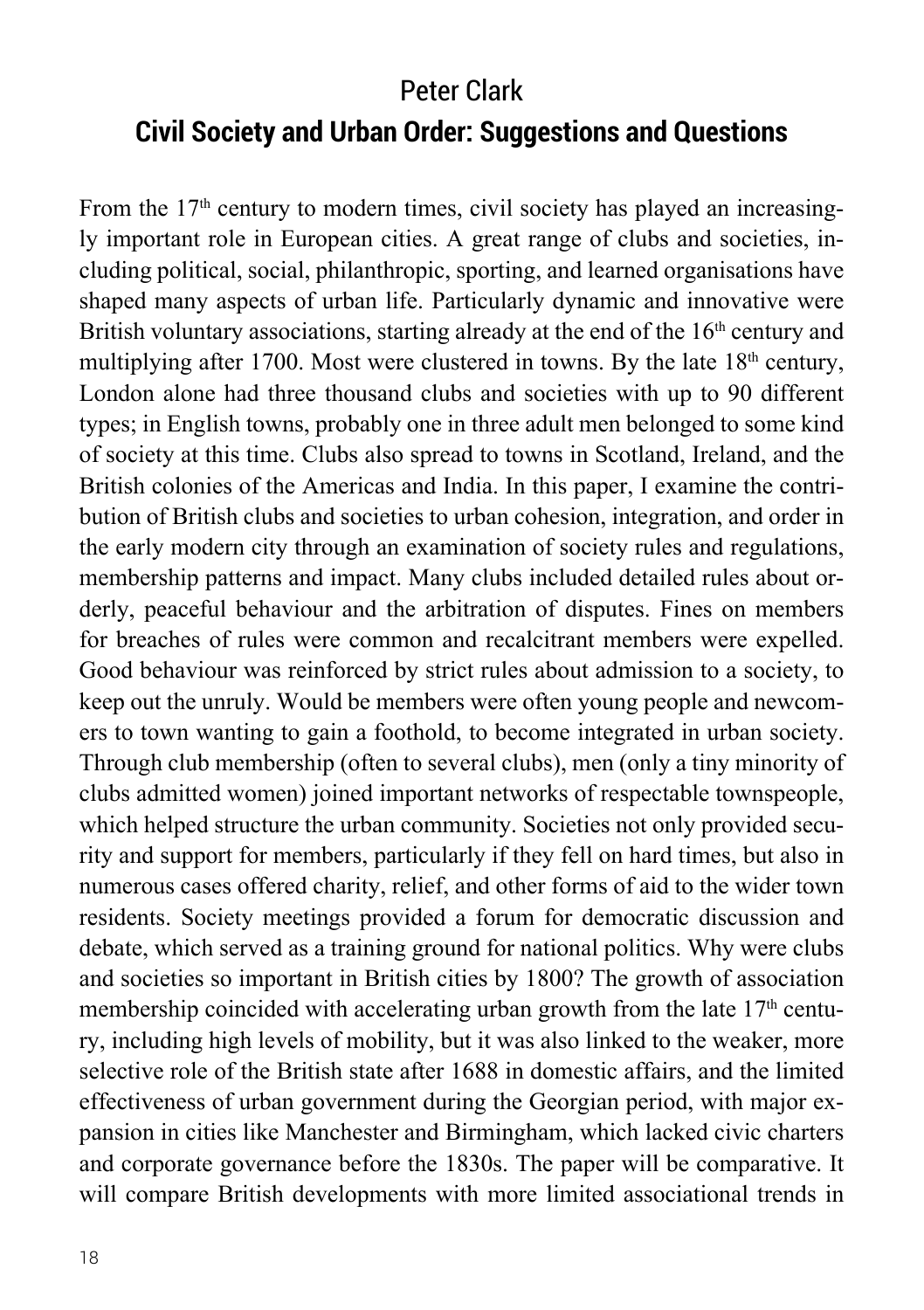other European countries such as France, the Netherlands, and Germany, interrogating whether other actors, including the state and the Church, were more powerful contributors to "urban order" in continental Europe. Finally it will ask how far the role of clubs and societies was paralleled in Asian cities during the same period. Here there will be consideration of the role of coffee houses in Ottoman cities like Istanbul and tea-houses in big cities of China in integrating migrants and other outsiders and in mediating disputes.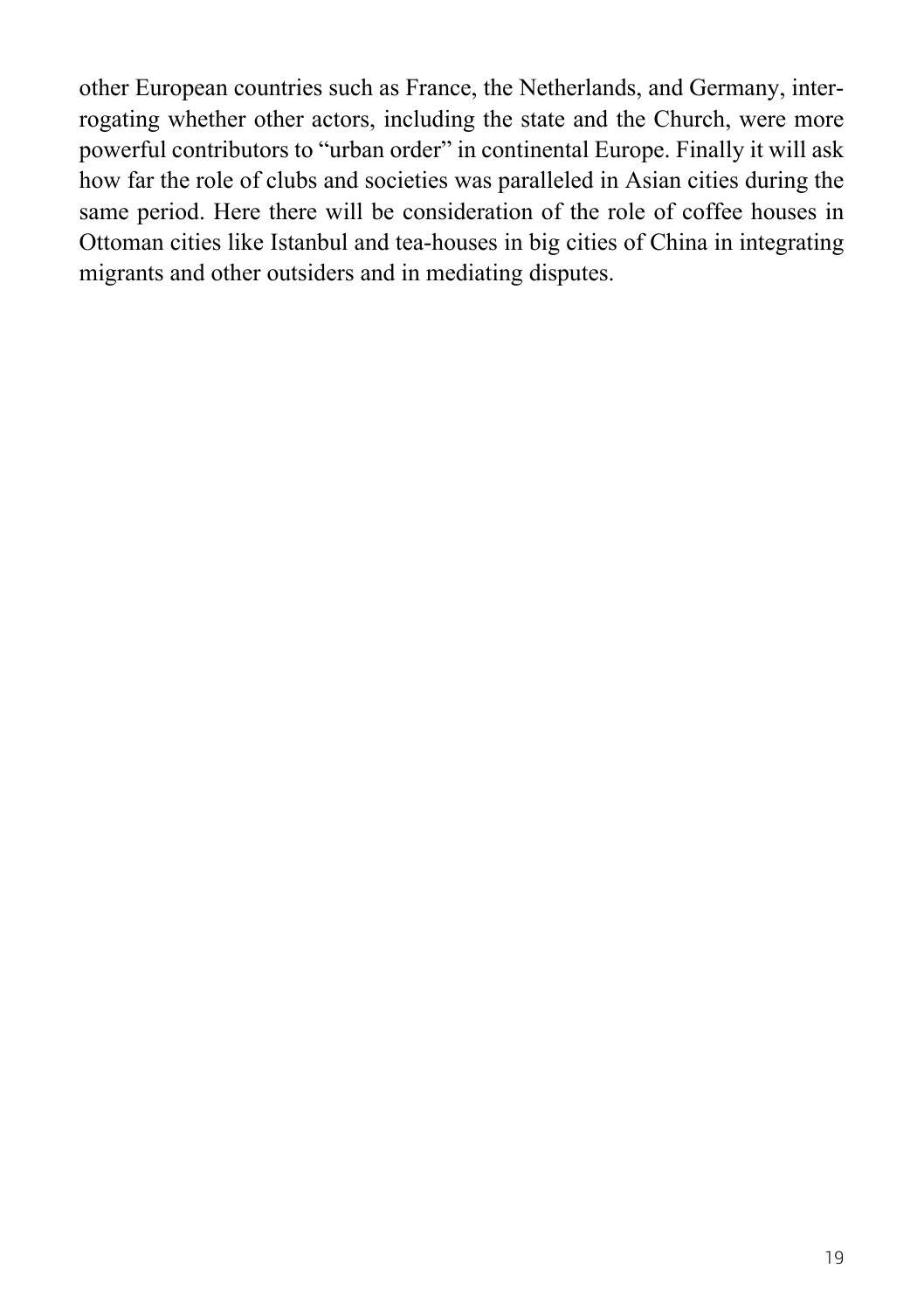## Martina Stercken **Guardians of the Urban Order? Autocratic Mayors in the Late Middle Ages**

It is a well-known phenomenon that power holders in charge of political order occasionally convert its basic concept in order to stand out, to mark differences, or to constitute new principles. This conduct can also be observed in the Middle Ages and within the urban setting. The late medieval discourse on what constitutes a good government already implies that the ideal was not likely to be reached. Nevertheless, political thinking about the appreciation of peace and consensus, responsibility, legitimation, and authority set standards for urban protagonists, particularly for mayors, who had to take an oath that obliged them to look after the welfare of the citizens. Out of various situations of uproar, the paper investigates some cases in late medieval imperial cities that concerned mayors who offended the urban community by acting after their own rules, mayors who were hereinafter put to trial and finally beheaded. While considering other examples, the paper examines the case of Hans Waldmann, famous commander in the wars of the confederacy, guild-master, and mayor of Zurich in the second half of the  $15<sup>th</sup>$  century, who apparently exhausted his political space within the urban society to a point where he was no longer acceptable as a mayor. The main focus lies on the discourse on this mayor's misdeeds and the perspectives provided by the main sources, some of them reported in documents, others found in chronicles. Unlike previous research that focused on the local events, the paper asks how the idea of urban order was employed as an argument in this tradition. At the same time, it will be considered to what extent and in which ways the case of Hans Waldmann was remembered. It will be argued that from the end of the  $15<sup>th</sup>$ century onwards, two opposing views developed, one stressing the moment in which urban order was destabilised, the other emphasising the importance of a man of note for the city and beyond.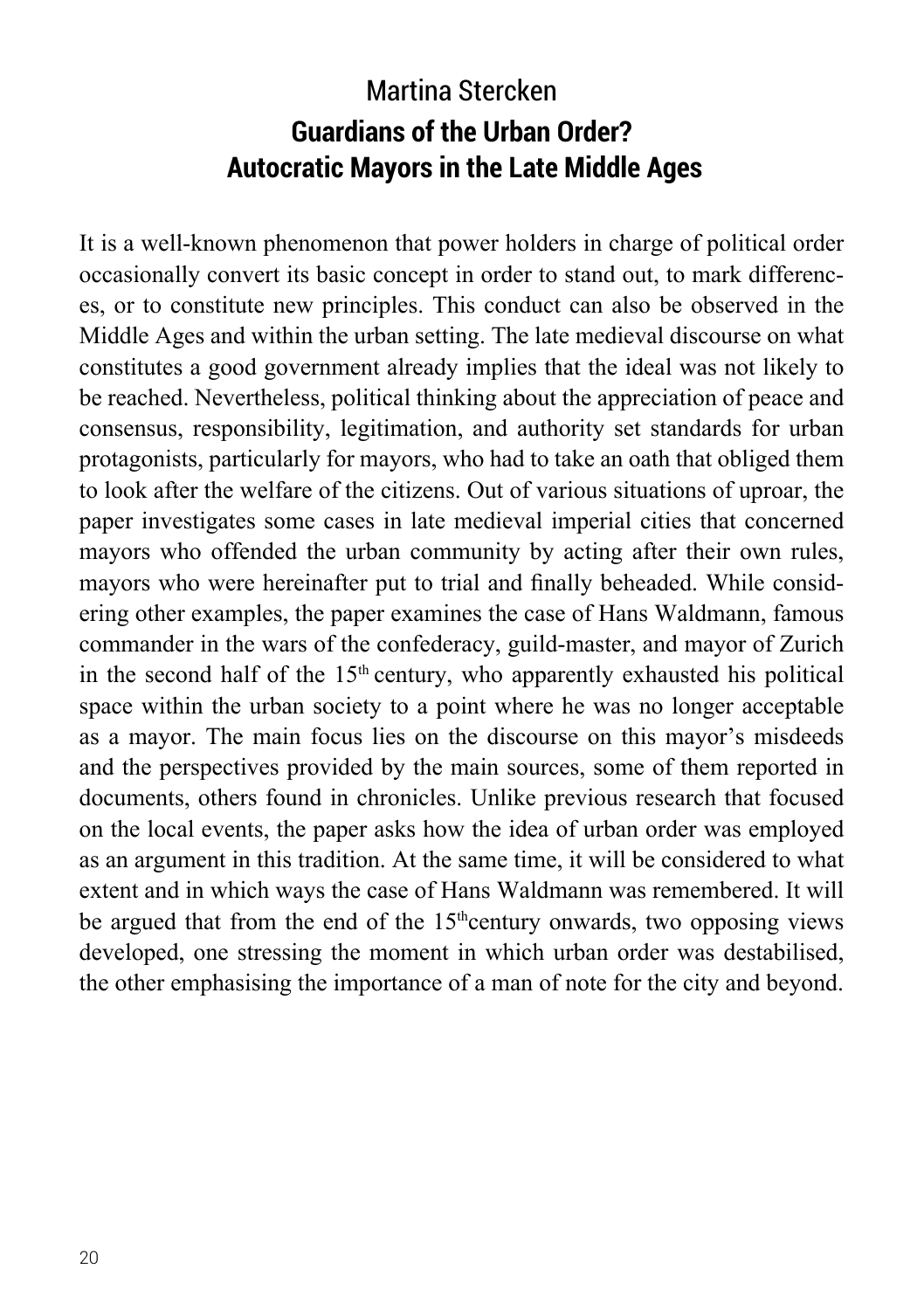### Marco Cadinu

## **Urban Community and the Common Good: Houses and Waters in South Italy (13th-14th Centuries)**

Many late medieval documents advocate Concordia and Harmony among the citizens, therefore between the citizens and the urban institutions. This wish, however, clashed with the tendency (arrogance) of individual citizens to have for themselves more place or more public resources than originally granted to them. Place, understood as surface or as volume, concerns the physical size of the house. In the statutes and civic ordinances, especially in central and southern Italy during the thirteenth and fourteenth centuries, many rules were dedicated to the relationship between the houses of individual citizens and those of their neighbors. The dividing wall between two adjacent properties was, in fact, subject to disputes that could only be resolved through precise rules in the hands of public officials (*boni homines*). A further task of these *boni homine*s was to control the tendency of citizens to appropriate parts, even minimal, of public space, that is public streets. Among the many public resources we observe in this study is the citizens' claim to water, a fundamental good for daily life and for some crucial to their work, primarily the cultivation of vegetable gardens. Access to water – especially in cities situated far from rivers – was not the same for different social groups, for different neighborhoods, or for different craft guilds. The rules of allocation of the available waters dictated the models by which agreement was sought among the various categories of claimants. Nine officials called *partidores de abba* ("those who distribute water") were elected in Sassari (Sardinia) every year in the late  $13<sup>th</sup>$  century to direct the control and maintenance of the water network. In many cities of Spain and North Africa, the same tasks were entrusted to officials according to the ancient traditions. Some articles of the statutes, records of the disputes, and oral traditions help us recompose a framework that has only partially reached our times.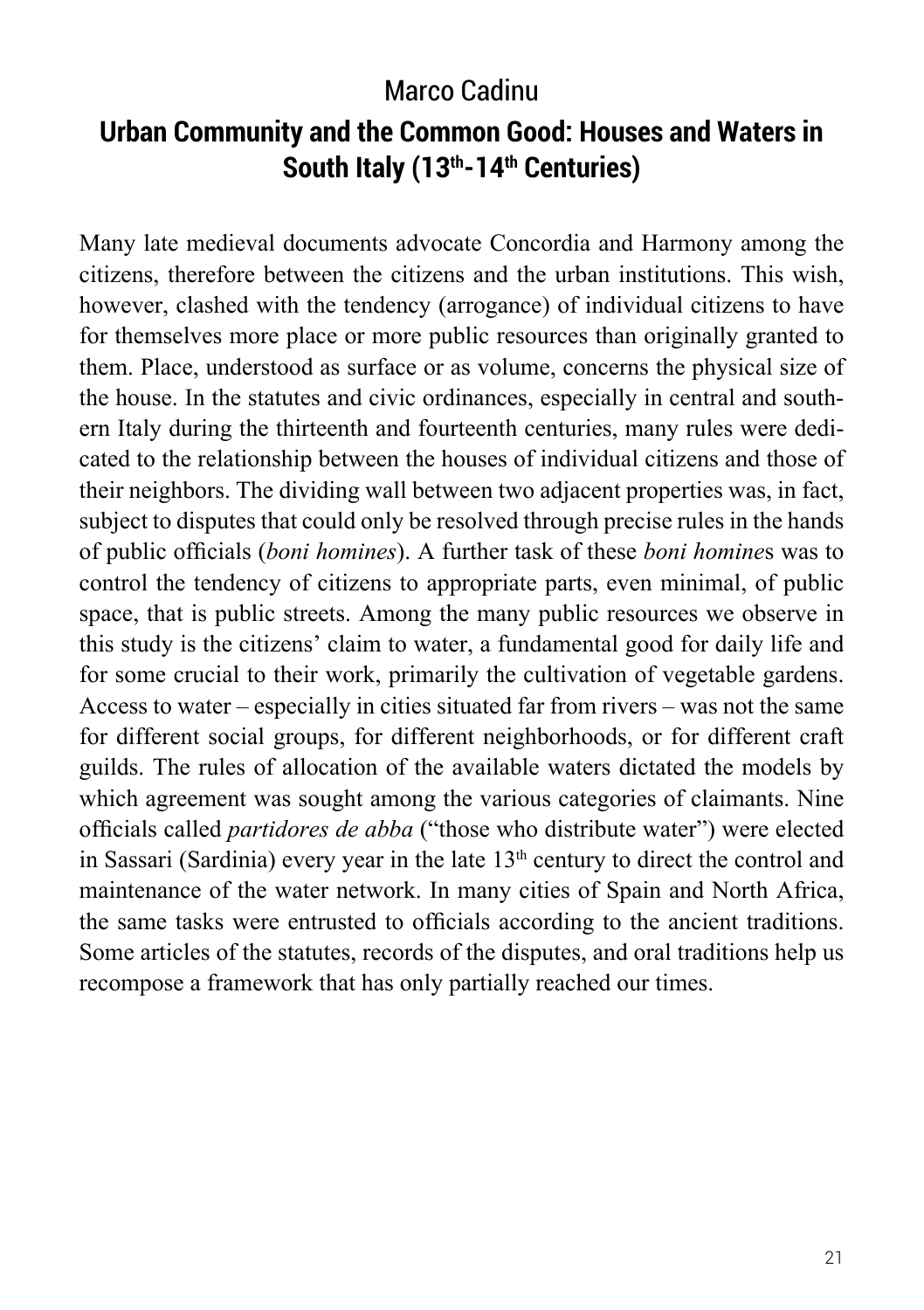# Zdenka Janeković Roemer **Traditional and New Ways of Dubrovnik's Noble Elite to Maintain Urban Order in the 14th Century**

One of the most important concerns of the Dubrovnik authorities was social and political stability. Historiography has most often interpreted this as based on a well-ordered and stable social hierarchy and on the permanence of institutions. However, there were other elements of order and stability, which have not yet been sufficiently illuminated. In the 14<sup>th</sup> century, the society of Dubrovnik was open and mobile, but there were still mechanisms of control the public and private life of citizens. It is common knowledge that the Dubrovnik commune strictly controlled the newly acquired areas, the property and administration of Church institutions, public order and peace. It also supervised many aspects of business and private life. Through numerous services and short terms of service, it even supervised itself. Beside that, there was an important indirect way of maintaining social order, which made its subjects accept this political and social regime. It was based on the principle of the common good, understood above all in the Christian sense. It should be kept in mind that the commune was a community of believers and that *caritas* was an integral part of political and social ethics. Although by the 14<sup>th</sup> century the ecclesiastical authorities had already been removed from power and were now subject to control, faith and the Church remained the strongest integrative factor. The common good was an essential cohesive element within the community. According to the Thomistic philosophy, the government was responsible for the common good and for ensuring harmony and peace, as well as for passing and enforcing laws, and all this was based on *caritas*. From the religious domain, this principle had passed into the political one, defined as the advantage of public over private interests in the Ciceronian sense. *Obliti privatorum publica curate* became the basis for the gradual construction of Dubrovnik's republicanism. The politically defined common good implied freedom of the city, freedom of trade and entrepreneurship, legality and legal equality. Furthermore, the aristocratic elite in power met the fundamental interests and needs of the population and raised the standard of living. The mercantile culture, common to a large part of the population, became part of the political culture and significantly influenced the stability of social order. The service of the nobles in power, the citizens, and the inhabitants for the benefit of the community was the basis of Dubrovnik's social agreement.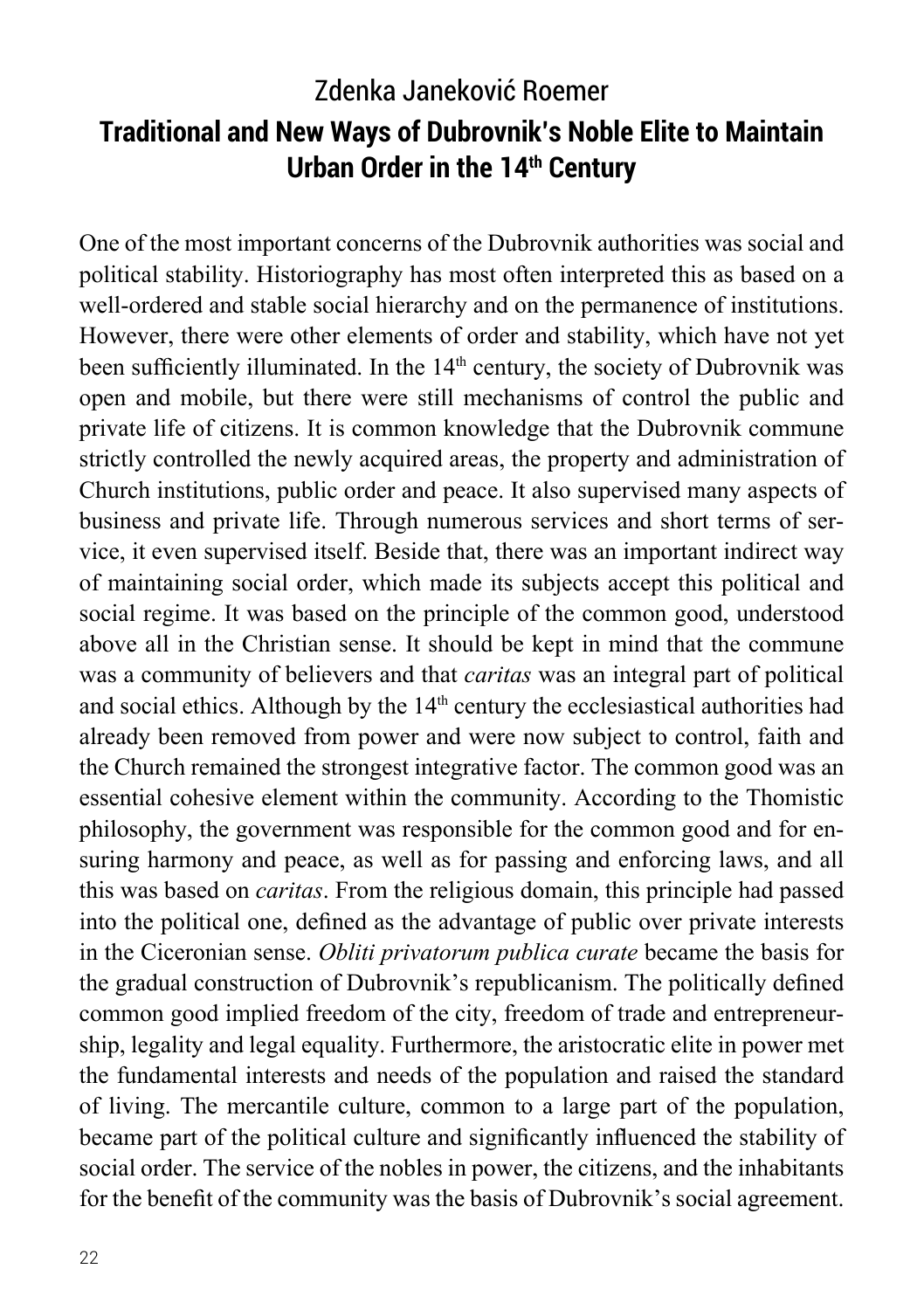# John Henderson **Plague and the Social Order in Early Modern Italy: Tuscany, 1630-1633**

This paper will examine the challenges faced by governments in enforcing public order during epidemics in pre-industrial Europe, and more specifically in relation to plague in early modern Italy. While the main focus will be on 17th-century Florence, the Tuscan evidence will be examined within the Italian context to assess how far this city's reactions to those who broke plague orders paralleled or differed from other states. I shall examine the question of the maintenance of public order both from the point of view of those who ran governments, and of those at the level of neighbourhood, street, and household, and how they interpreted and reacted to the massive regulation of their lives. The main theme of my paper lies, then, in the interaction of civic authority and the public, based on one of the most detailed collections of trial records to have yet been analysed for plague in this period. I will argue that by examining both judicial procedures and sentences, together with the testimonies of those who were tried, it is possible to study the motivations of both those who enforced and those who broke the law. In this way, it is possible to provide a more nuanced and rounded picture than the traditional picture of the opposition of government and governed.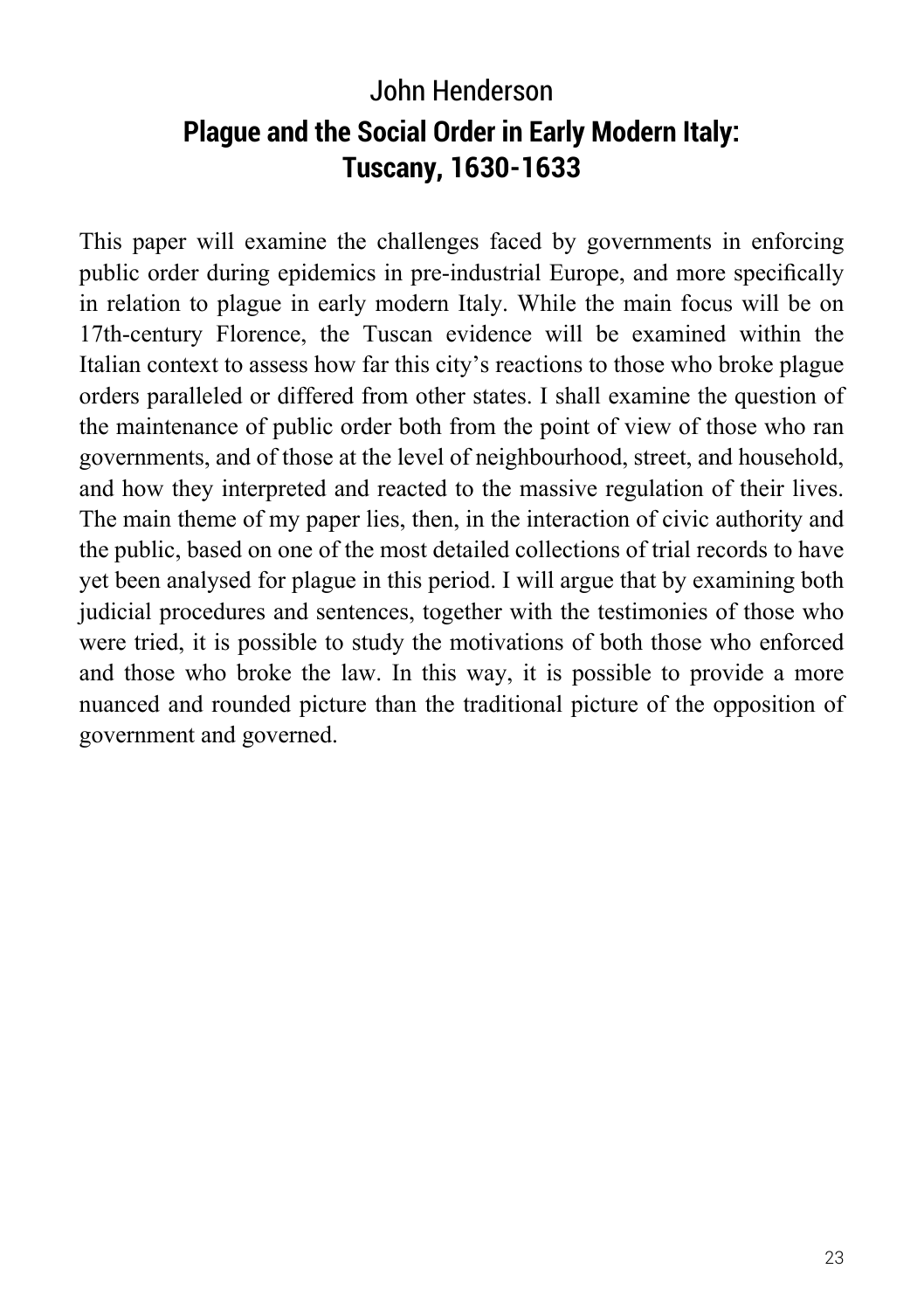# Thomas Riis **Visions of the Urban Poor and the Good Polity from the Black Death to 2021**

In this paper, I shall above all deal with the Danish case, but cannot avoid references to the situation in other countries. The ideas of the paper will be as follows: The loss of manpower as a consequence of the plague led to a new concept of work, which in many countries became an obligation. At the same time, the poor were hidden away from the streets and kept in special institutions, beginning with northern Italy about 1400. In northern Europe, this harder view of the poor gained ground with the Reformation, which at the same time tried to make the poor relief more efficient. Often it was maintained that poverty was caused by the inconvenient behaviour of the poor, an argument that one also encounters today. It was only with the Enlightenment towards the end of the eighteenth century that a comprehensive remedy to poverty was discovered, which proved rather efficient. In the nineteenth century, these measures were not continued and we again see harsher attitudes towards the poor. The social legislation of the late nineteenth century marked the beginning of systematic aid to those in need, a policy that continued into the twentieth century. However, neoliberalism has made the old commonplaces reappear, and one again hears the argument that poverty is caused by the irresponsible behaviour of the poor. For many years I have worked on poverty and found it interesting to observe recurrences of the same situations and arguments over the centuries, although the measures applied at the end of the eighteenth century proved efficient and would do so also today.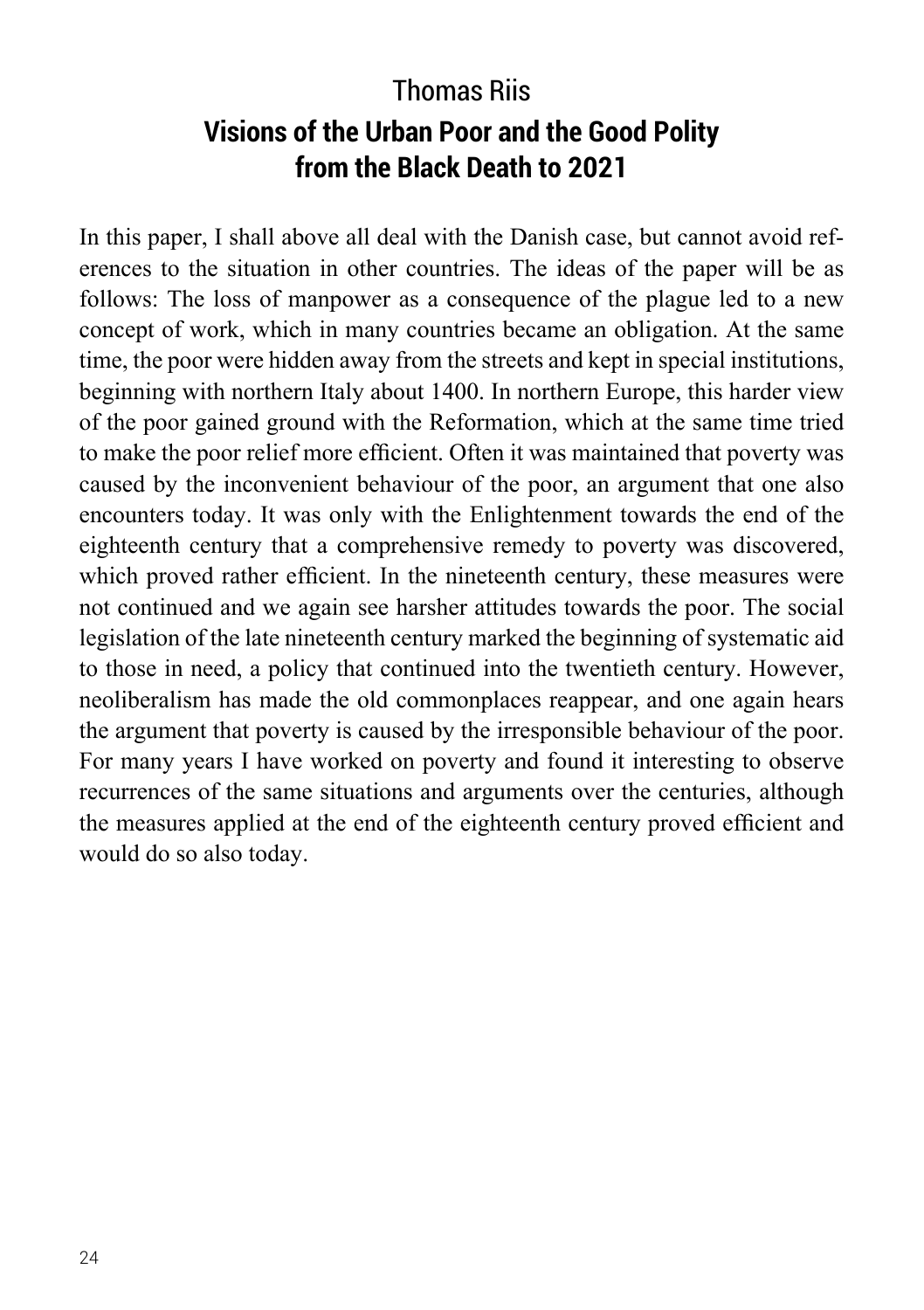# Steinar Aas **Urban Order in the Newly Established Harbour Town of Narvik, 1902-1910**

Ensuring urban order has always been high on the agenda in Norwegian urban history. An important debate in the town council was always connected with discussions about the city ordinance, the police regulations. These were normative regulations from which the local policing authorities tried to operate, passed by the town council. The police regulations thus illustrate the contemporary visions of an orderly society. Other municipal institutions were established to interfere in the life of town dwellers in different ways. In the newly established harbour town of Narvik, in circumpolar Norway, there were several institutions trying to regulate the lives of its citizens and protect them from the menace of ship traffic. The town was established between 1898 and 1902 in order to organize the shipping of Swedish iron ore from an ice-free harbour with access to the Atlantic Ocean. It grew from almost zero to 4000 inhabitants during this period, attracting people from all corners of Scandinavia. However, the grand part of the population originated from the nearest regions in northern Norway. One of the challenges during this process of social development was the lack of social control due to the rapid migration processes. The populations had been uprooted from their places of origin. Another challenge was the nature of the future town serving as a harbour for international shipping. Soon the ship traffic grew and the harbour in this small town became the busiest harbour in Norway, with as many as 10,000 sailors annually visiting the town.

Precautions for the regulation of societal order were to be taken, and they concerned the visiting men, sailors and seamen, as well as the local, impressionable young women. This paper focuses on the ways in which the local elites managed to create urban order shortly after the small town was established in 1902, by means of measures against the young male visitors as well as the local girls and single women. Some of the most urgent discourses in the local municipality will also be addressed, and one problem for discussion is the content of respectability, order, and civilisation, and the expectations regarding moral issues. Can visions of urban order transgress variables such as class or gender, even in a 20th-century Norwegian industrial town marked by class barriers and political cleavages?